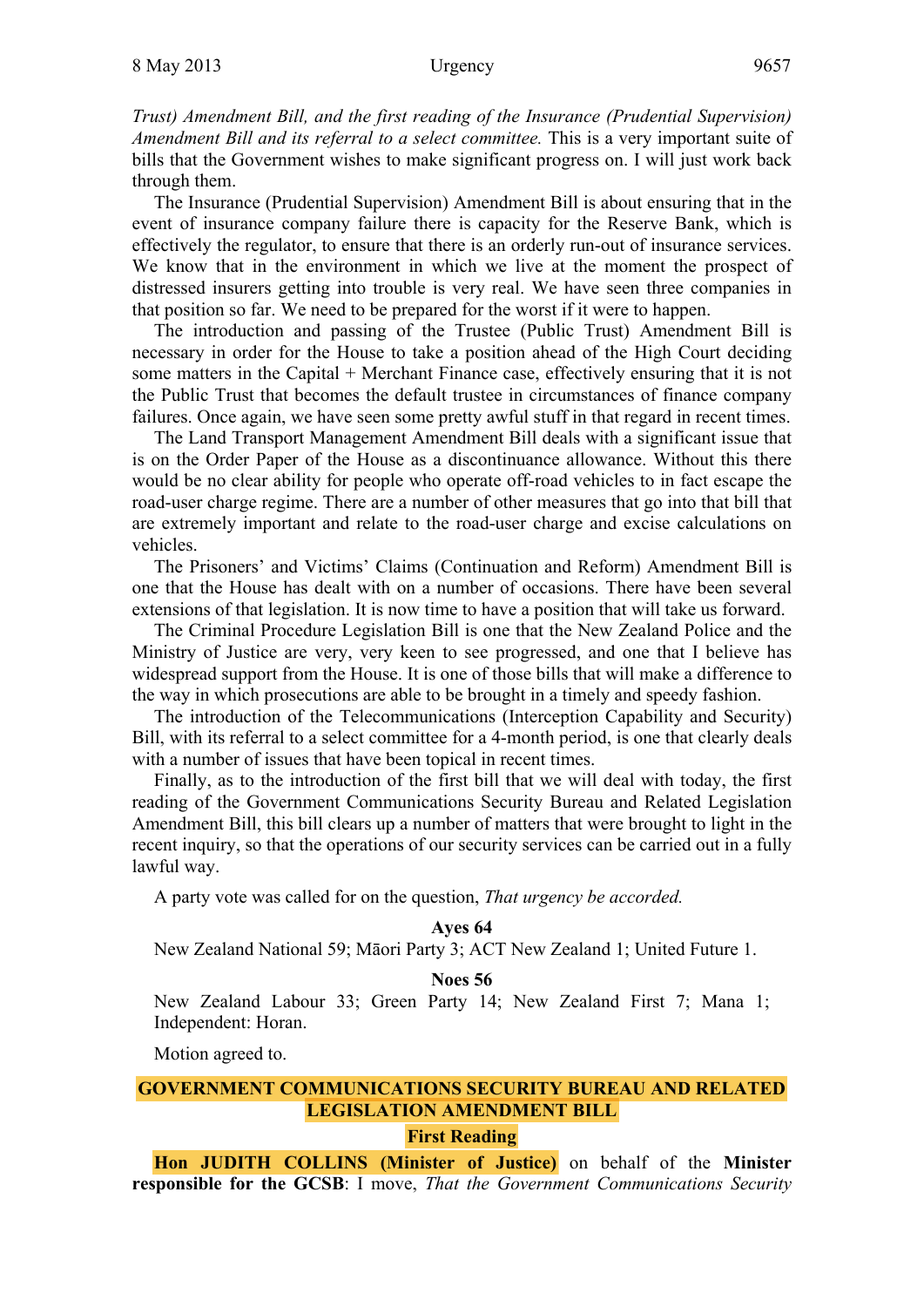*Bureau and Related Legislation Amendment Bill be now read a first time.* At the appropriate time I intend to move that the Government Communications Security Bureau and Related Legislation Amendment Bill be reported to the House by 26 July 2013, and that the committee have authority to meet at any time while the House is sitting except during oral questions, during any evening on a day on which there has been a sitting of the House, and on a Friday in a week in which there has been a sitting of the House, despite Standing Orders 188 and 191(1)(b) and (c).

This omnibus bill focuses on New Zealand's intelligence community, which has a vital role to play in our national security. The bill makes amendments to three separate Acts, and it has three main objectives: first, to provide a clear and consistent legal framework for the Government Communications Security Bureau to operate within; second, to update the bureau's legal framework in response to the rapidly changing security environment, particularly in relation to cyber-security and information security; and, third, to strengthen the oversight regime that applies to our intelligence agencies.

The recent compliance review of the Government Communications Security Bureau has highlighted that there are difficulties of interpretation in the existing Government Communications Security Bureau Act 2003. The 2003 Act sought to codify and make transparent existing practices of the then Government Communications Security Bureau, but, under scrutiny, the 10-year-old Act potentially limits the bureau's ability to provide the support and advice that successive Governments expected, possibly limits current support and advice that can be provided, and most certainly will restrict the bureau's ability to look after New Zealand and protect New Zealanders. For an organisation with intrusive powers like the Government Communications Security Bureau, an unclear legal framework is simply not good enough. Therefore, the responsible thing for this Parliament to do is to move to clarify that Act. This bill does that. This bill will make the Government Communications Security Bureau Act clearer and more transparent so that it is clear what the agency can and cannot do. In addition to that, the bill also strengthens the oversight regime of our intelligence agencies by making amendments to the Inspector-General of Intelligence and Security Act 1996 and the Intelligence and Security Committee Act 1996.

The Government Communications Security Bureau is arguably more important in New Zealand now than it has been for many years. As the key agency responsible for advising on and protecting against threats to New Zealand's cyber-security, the Government Communications Security Bureau is at the forefront of tackling a rapidly increasing threat. The bureau has three core functions: first, information assurance and cyber-security; second, foreign intelligence; and, third, cooperation and assistance to other entities. Two of the Government Communications Security Bureau's three core functions—specifically, information assurance and cyber-security, and cooperation and assistance to other entities—are currently compressed into only a single paragraph in the Act. This makes it both complex to negotiate and inadequate to empower the bureau to carry out the full range and scope of activities envisaged in these functions. Splitting the two functions apart in the legislation will allow us to more easily articulate what the Government expects the Government Communications Security Bureau to do and will provide greater transparency. It is important because New Zealand is no longer as distant from security problems as it has been in the past.

The particular role of assisting with information security is clearly indicated in the Government Communications Security Bureau Act, but the current wording could be interpreted to mean helping only the public sector, potentially excluding critical infrastructure operators and organisations of national significance. We want to be able to use the Government's significant investment in technology and expertise in this field for the benefit of the wider State sector, critical infrastructure operators, and other key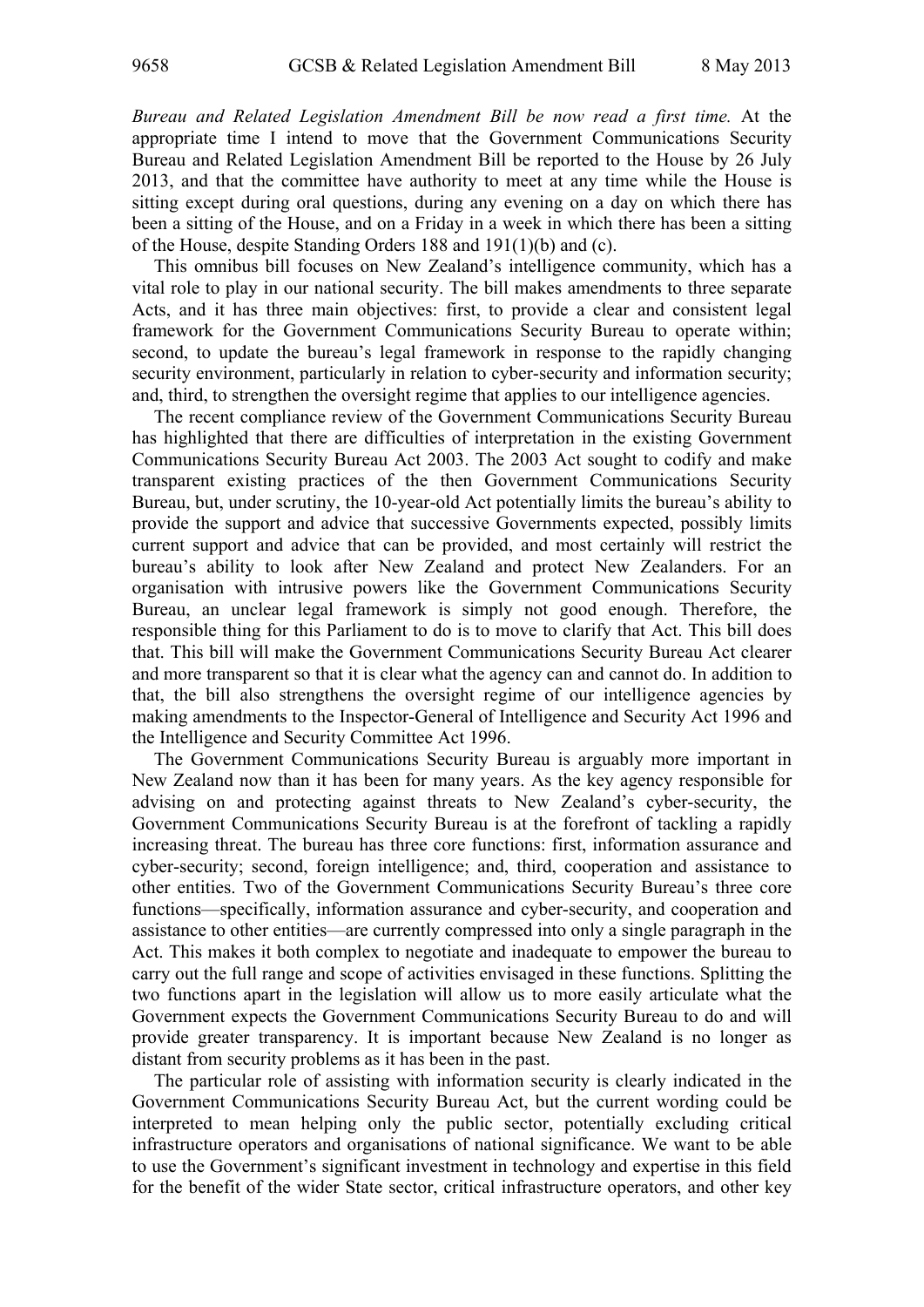economic contributors. A safeguard is built into the bill in this area. It requires the Government Communications Security Bureau to get a warrant from the responsible Minister and the Commissioner of Security Warrants when it is performing this function in relation to the communications of New Zealanders.

I will now speak briefly about the bureau's foreign intelligence function. This function is currently defined in the Government Communications Security Bureau Act in a highly prescriptive way, describing the overall function that the function involves and how it is to be achieved. The Act specifies such activities as deciphering, decoding, translating, examining, and analysing communications. When the House considers how technology has changed the way we communicate over the past 10 years, and in light of future changes that can already be anticipated, these specific descriptions are extremely limiting. They are also likely to mean that the Government Communications Security Bureau's abilities to protect New Zealand and New Zealanders are left behind by technology. We are therefore proposing to describe the bureau's foreign intelligence function at a higher level than the current prescriptive legislation.

I would like to move now to talk about the third function of the Government Communications Security Bureau, which is cooperation and assistance to other entities. A particular issue has arisen around the bureau's role in supplying crucial support to other entities, including the New Zealand Defence Force, the New Zealand Security Intelligence Service, and the New Zealand Police. It has been a longstanding practice of the Government Communications Security Bureau, including under successive Labourled and National-led Governments, to provide assistance to other entities. However, as I stated earlier, there are difficulties of legal interpretation in the existing Government Communications Security Bureau Act, including in relation to this assistance. The Government has decided that there is too much uncertainty to continue this very important activity under the existing law. The vast bulk of this type of activity remains on hold until legislation is passed by this Parliament to provide greater clarity about whether the bureau can provide assistance to others. Currently the Act says that assistance may be provided but only on matters relevant to the pursuit of the bureau's own objective, or the safety of a person, or the prevention or detection of serious crime. That limits or at least makes uncertain when the bureau is able to share its expertise across the intelligence community and the wider public sector. We want to provide greater clarity and ensure the bureau can help other agencies fulfil their lawful duties, particularly in the areas of security and law enforcement.

I would like to move now to speak about the significant changes to the oversight regime supporting the clarifications to the Government Communications Security Bureau Act. The most immediate oversight of activities by our intelligence agencies is internal oversight within an organisation. In respect of the Government Communications Security Bureau, two of our proposed law changes to the Act will impact directly on the way it manages itself. First, the bureau will be required to maintain written records of all warrants and authorisations in a way that is readily accessible by the Inspector-General of Intelligence and Security. This will support a compliance culture.

Second, we are creating new obligations for the bureau in respect of the handling of personal information. These obligations will be based on the following principles, which are recognised under the Privacy Act: the purpose of collection, storage and security, accuracy, and not keeping information for longer than necessary. Under this bill the principles identified above will be transposed into the Government Communications Security Bureau Act with appropriate modifications to recognise the requirements of national security and the nature of intelligence gathering to serve as the basis of a new policy on personal information. This policy will be signed off by the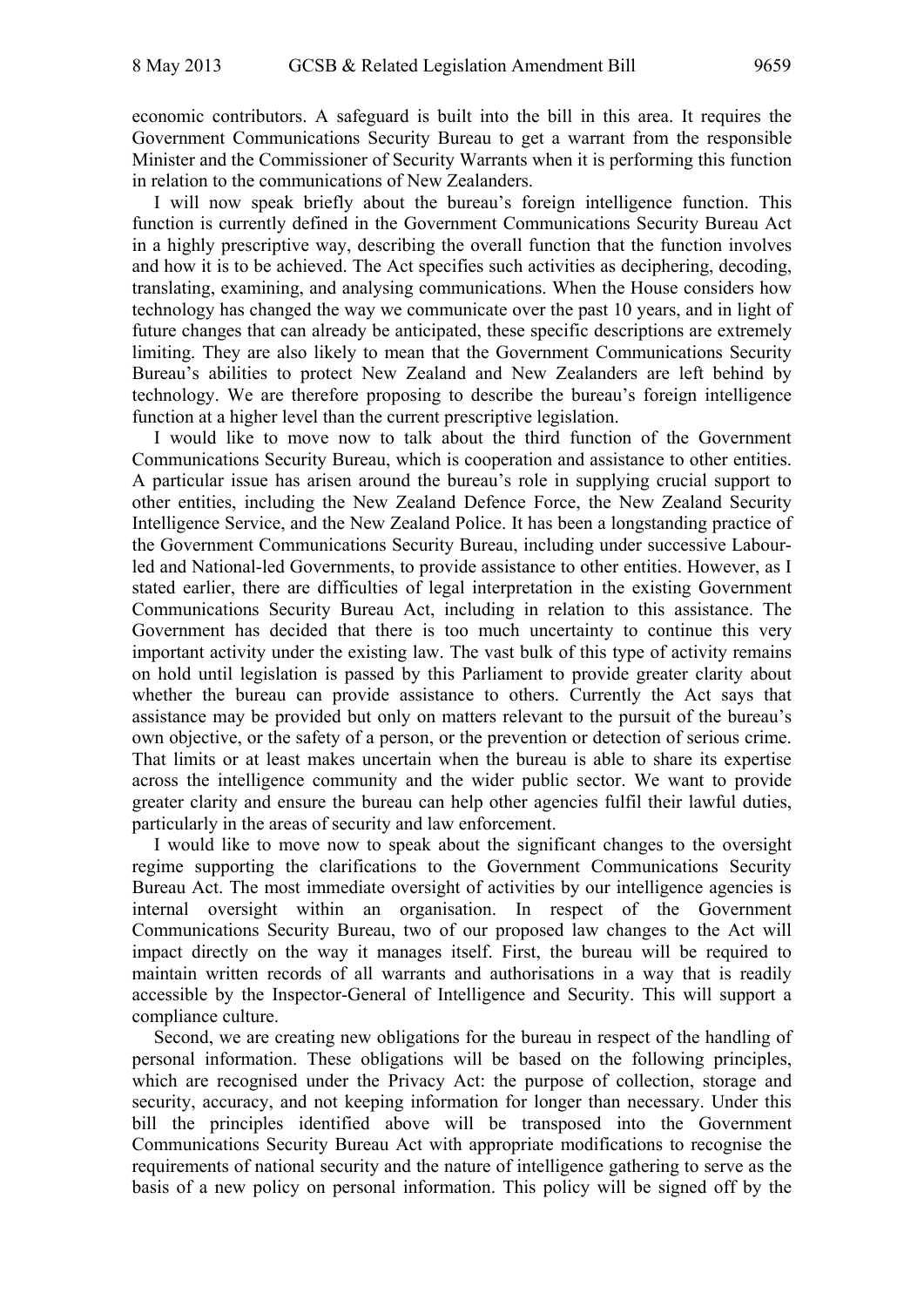director of the Government Communications Security Bureau in consultation with the Inspector-General of Intelligence and Security and the Privacy Commissioner, and compliance will be regularly audited with results communicated to the Privacy Commissioner. The Office of the Privacy Commissioner and the Inspector-General of Intelligence and Security will have overlapping responsibilities in this area, which will help give confidence that the bureau is implementing these privacy protections.

I would like to discuss external oversight, which applies to intelligence agencies as a whole. As one of our most important new measures we are creating the role for the Commissioner of Security Warrants in relation to the Government Communications Security Bureau Act. Whenever the bureau is called upon to intercept the communications of New Zealanders—this could occur either as part of its information cyber-security function or when the bureau discovers a New Zealander acting as an agent of a foreign power as part of its foreign intelligence function, which is one of the existing exceptions to the basic premise in section 14. In such circumstances, before the bureau can take further action, it will first be required to get a warrant issued jointly by the responsible Minister and the commissioner. This is very similar to the role of the commissioner in respect of domestic warrants sought by the New Zealand Security Intelligence Service and is an important safeguard in respect of New Zealanders' privacy. Of course, the commissioner will not play a role when the Government Communications Security Bureau is assisting another entity to perform that other entity's functions. This is because the other entity will have the authority to undertake that activity. Such authority could take the form of a warrant issued by the courts or an existing statutory authority granted by Parliament, or such other source of legal power to carry out the activity. In such cases the bureau will be governed by the restrictions and limitations that apply to the other entity.

In broad terms, the changes to strengthen the Inspector-General legislation fall into three categories: the first is legislative changes, expanding the Inspector-General of Intelligence and Security's work programme, and enhancing reporting responsibilities; secondly, increased resourcing of the Office of the Inspector-General of Intelligence and Security; and, thirdly, legislative change to address the required qualification to broaden the pool of candidates and the appointment process. It is the Government's intention that the Inspector-General's office will become a more proactive overseer of the intelligence community that is able to launch its own investigations and is better resourced to do so.

In conclusion, the changes proposed to the Act do not represent an extension of powers, but do clarify that the Government Communications Security Bureau can resume its longstanding practices under successive Governments. The legislation must be clear, must be fit for purpose, and must allow the Government Communications Security Bureau to get on with the job of protecting the interests of New Zealand and of New Zealanders.

**The ASSISTANT SPEAKER (H V Ross Robertson)**: Before the Minister sits down, on the issue of process and good governance, it is important for the Minister to indicate to the House to which committee this legislation is to be sent.

### **Hon Trevor Mallard**: She did.

**Hon JUDITH COLLINS**: OK, I did—I did say it.

**DAVID SHEARER (Leader of the Opposition):** Today we see the Government trying to do a patch-up job on an intelligence network, on intelligence agencies that have some very serious shortfalls. I would put it to you that it is too important to simply apply a band-aid to save face for the Prime Minister. This is about our national security. It is about our human rights. It is about Kiwis' confidence in the integrity of our intelligence agencies, in agencies that we need. We need them to function according to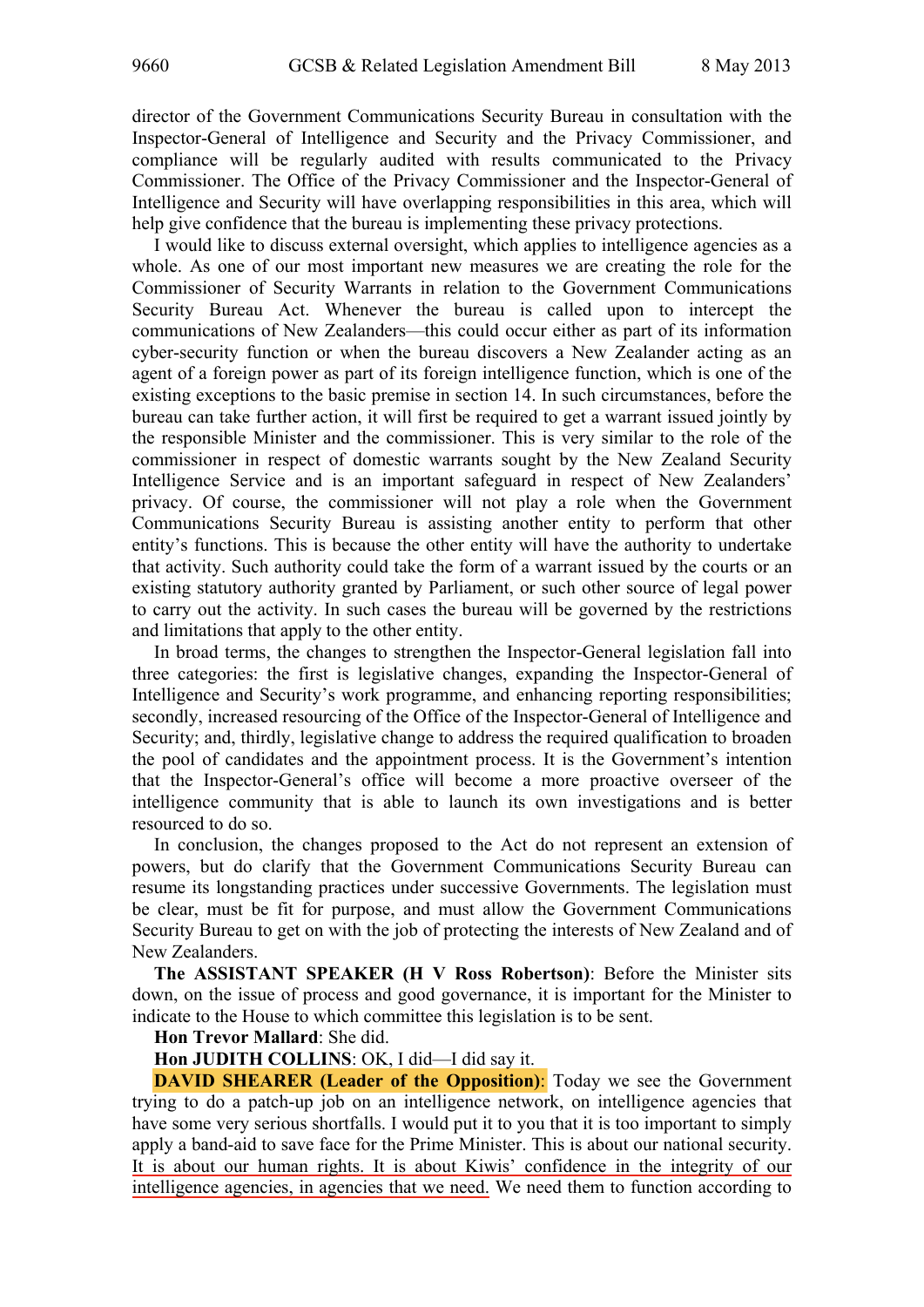the security demands that we have on us, but also according to the protection of our privacy and our human rights. That is why we have been calling from the very beginning of the debacle around the intelligence agencies for a wide, independent inquiry right across our entire intelligence network, not just about the internal workings of the Government Communications Security Bureau, because it is the right thing to do. We need to do this properly, we need to do it once, and we need to get it right, because we cannot go on as we are.

I want for the House to reflect just exactly why we are debating this issue in the Government Communications Security Bureau and Related Legislation Amendment Bill today. We are debating this issue because we have had a train wreck over the last few months around our intelligence agencies, which has severely undermined the confidence that the public has in those agencies. On 20 January last year the police, with the Federal Bureau of Investigation, raided the home of Kim Dotcom, after the Government Communications Security Bureau had been spying on him for more than a month. The very next month, in February 2012, questions were raised with the Government Communications Security Bureau by other agencies about the lawfulness of that surveillance, because Kim Dotcom was a New Zealand resident. It concluded, strangely enough, that its actions were lawful. In May the directors of the Government Communications Security Bureau, the New Zealand Security Intelligence Service, and the Inspector-General of Intelligence and Security all knew there were legal issues with the bureau's spying on New Zealanders, and not just in Kim Dotcom's case. In July it told John Key about the possibility that New Zealanders were being spied on unlawfully, and he did nothing.

The next month the Government Communications Security Bureau director went to see Bill English and asked him to sign a ministerial certificate suppressing the details of the agency's involvement in spying on Kim Dotcom—suppressing the details, and keeping out of any public scrutiny the fact that it had screwed up. John Key claims he was not told about any of the purported illegal spying until 17 September, when he was told that the Government Communications Security Bureau had acted unlawfully. He did not admit at that point that the broader concerns about illegal spying on New Zealanders had, in fact, been raised with him 2 months earlier, and he had done nothing in order to suppress that possibility of that spying being illegal. I have not even mentioned the fact that in the midst of all this John Key shoulder-taps a friend of his to become the head of the Government Communications Security Bureau. All of that contributes to an overwhelming lack of confidence in our intelligence agencies by the public at large.

Now, in the heat of all of that political fallout over this debacle, what the Government is trying to do is to rush through legislation in hindsight to make these activities legal into the future. That is not what is needed. What we need is a full and independent inquiry, an inquiry that obtains terms of reference from right across Parliament, and an inquiry that can be agreed upon. I believe that is entirely possible. We need an inquiry of the ilk that is being done in Australia. In Australia they conducted an inquiry in 2003, an independent inquiry that looked at all of its intelligence agencies, and did it again just 2 years later. Australia is not afraid of being able to look at its intelligence agencies in total. We should not be afraid of doing that either.

This fully independent inquiry will look right across the agencies. It will look at all of their functions and all of their accountabilities. We accept, I certainly accept, that some of the findings that could come from that inquiry may well be similar to the conclusions that appear in this legislation—completely accept that. But we know it will be part of a much broader analysis. We need this inquiry because, in addition to the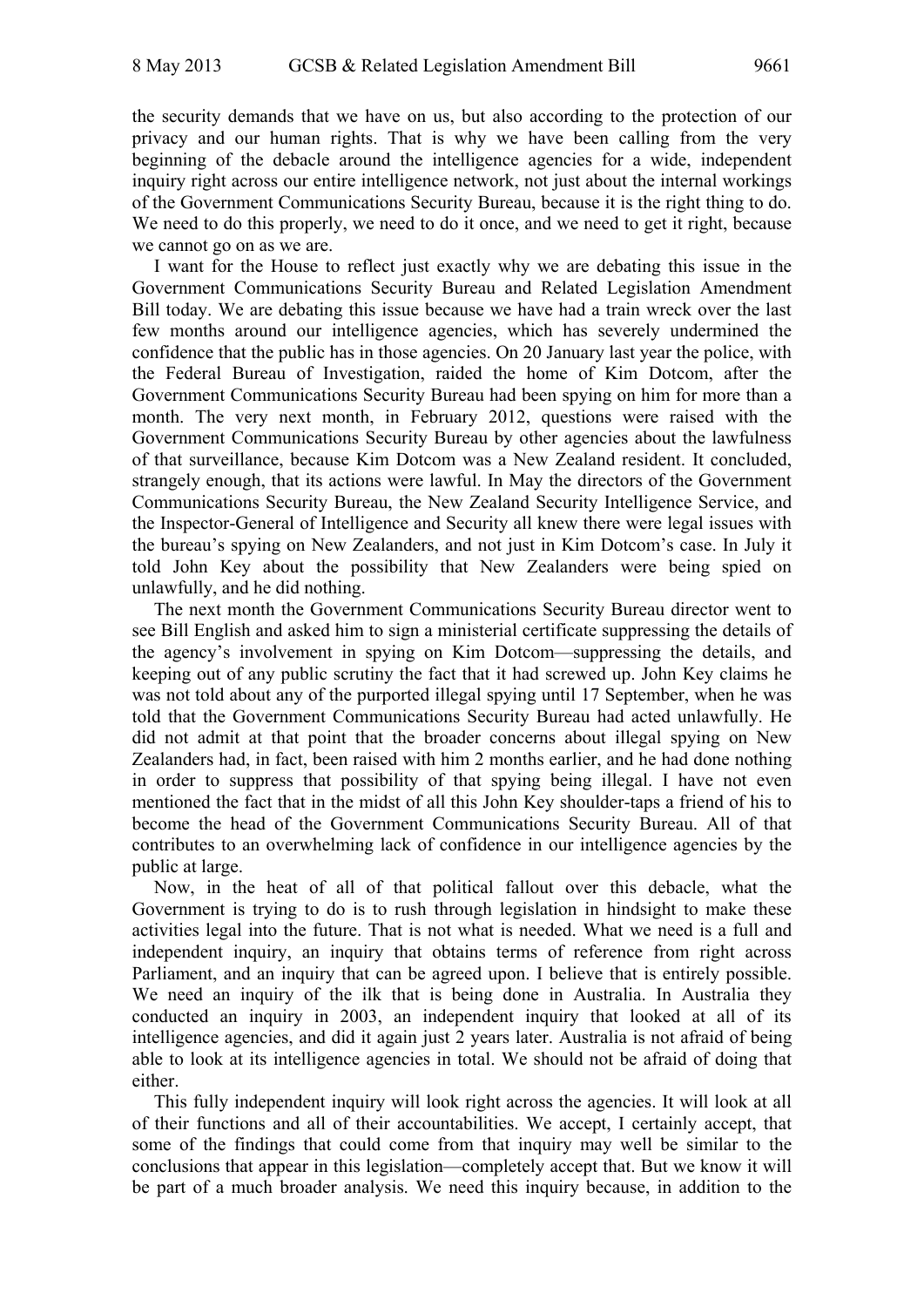debacle that we have seen over the last few months around the Government Communications Security Bureau, we know that the New Zealand Security Intelligence Service wants to expand its role and has got legislation. We have not seen that yet, but we know that legislation is written and has been put to one side at the moment to be introduced at some later date, no doubt. We know that there has been no independent inquiry since the 1970s in this country. There have been massive changes in technology, and I completely agree with the Prime Minister, who says that there are threats to our cyber-security. Absolutely—I completely accept that. But we need to be going about this in a way that makes sure that we have the best possible set-up and structure to enable those threats to be dealt with and with the correct ability to provide oversight.

One of the things that some of this legislation deals with is the Intelligence and Security Committee, the parliamentary oversight of these intelligence agencies. I can tell you that the ability of that parliamentary committee to provide oversight is woeful it is woeful. I want to give you two examples. First, we are not permitted to speak about what we discuss in these meetings, but I can tell you that at the last meeting that we had to look at some of the legislation that was coming forward, the briefing that we got was well below the level that the press gallery received a few hours later the following morning, together with an 8-page briefing statement that we did not get a chance to have a look at. Why do we have a committee that is given less briefing than what the parliamentary gallery will be able to receive about something as important as this legislation? The second example: when the legislation was announced at a press conference by the Prime Minister earlier this week I got a copy of the legislation 2 minutes—2 minutes—before that press conference. I am a member of that committee and I got it 2 minutes before. So if this committee is going to be treated with that sort of approach, I think that this legislation does not go anywhere far enough in terms of being able to satisfy public opinion that scrutiny is adequate and able to give the public the confidence that these agencies are operating effectively.

Then there is the question of urgency around this legislation. We need to rush this through because—why? Because we are led to believe that there are somehow threats around New Zealand. Again, I believe the Prime Minister is playing politics. If it was so urgent, why did we not rush it through last year? This is now May. Either the Government is not taking those threats seriously, which it says it is, or there is actually no real problem, and, therefore, we do not need to rush it through today. In fact, we could have had an independent inquiry that had the buy-in of the entire Parliament last year. We could have had the buy-in of the entire Parliament, we could have had terms of reference that were agreed to by the Parliament, and we could have had that inquiry reporting back to Parliament in a way that gave New Zealand real confidence.

We oppose the legislation because it is a band-aid. It is an ad hoc approach, it is way too mired in politics, and it is an attempt to get the Government out of a hole. It is not durable, it is not lasting, and it is not going to go as far as it needs to go in terms of satisfying the public that they can have real confidence in our intelligence agencies. We need to balance our national security, both our physical and economic security, with our right to privacy and civil liberties. If the Government was to establish such an inquiry that would enable us to satisfy both those competing objectives, we would cooperate with that, we would work with it, and we would work to bring forward to this Parliament legislation that would be able to give the public the confidence that our agencies not only are up to date but have the scrutiny and the correct accountability that we need.

**The ASSISTANT SPEAKER (H V Ross Robertson)**: I understand that the Minister of Justice wishes to correct her statement to the House.

**Hon JUDITH COLLINS (Minister of Justice)**: Thank you, Mr Assistant Speaker.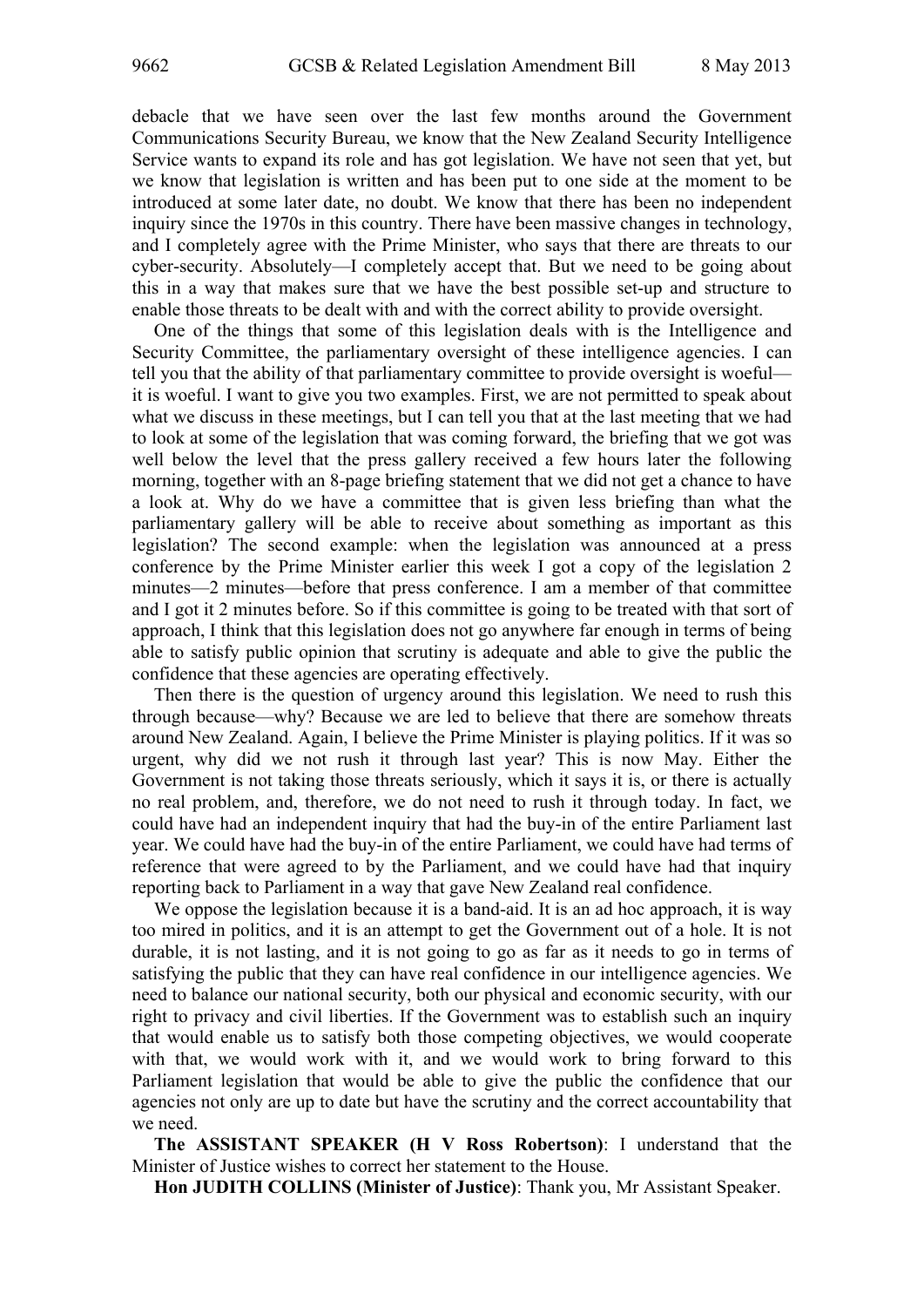**The ASSISTANT SPEAKER (H V Ross Robertson)**: Is it a personal explanation or a point of order?

**Hon JUDITH COLLINS**: I think it is probably a point of order.

**The ASSISTANT SPEAKER (H V Ross Robertson)**: All right, a point of order.

**Hon JUDITH COLLINS**: I think it is a point of order. I am sure you will tell me if I am wrong, Mr Assistant Speaker. At the end of my speech on the first reading you asked whether or not I had nominated the committee. I thought we had, and other members thought we had. I think there is some doubt about that. In fact, I meant to and I do nominate that the committee is the Intelligence and Security Committee. Mr Assistant Speaker, I am sorry that I gave you the wrong information.

**The ASSISTANT SPEAKER (H V Ross Robertson)**: Thank you.

**Hon SIMON BRIDGES (Minister of Energy and Resources)**: It is a privilege to speak on this important bill, the Government Communications Security Bureau and Related Legislation Amendment Bill, where we are acting responsibly as a Government in the interests of New Zealand and New Zealanders.

This omnibus bill is about New Zealand's intelligence community, which is of course critical for our national security as New Zealanders. As the Minister of Justice has said, this bill effectively has three objectives: to provide a clear and consistent legal framework, which is fundamental in an area such as this; to update the Government Communications Security Bureau's legal framework, again fundamental as we live in a fast-moving and fast-paced world; and, thirdly, to strengthen the oversight regime that applies to our intelligence agencies, which of course is important in a country such as New Zealand, where we abide by the rule of law.

 The history of this bill is reasonably well known: a compliance review of the Government Communications Security Bureau by Rebecca Kitteridge, a review of the Government Communications Security Bureau Act 2003, and a review of the oversight mechanisms that apply to our intelligence community. We are also addressing recommendations that have been made by the Law Commission regarding intelligence agencies and privacy law.

The Government Communications Security Bureau has an absolutely pivotal role to play in protecting our security as New Zealanders. Its operations are highly sensitive and its work cannot be talked about in detail because of a need to protect its capabilities and areas of focus. This means that its successes can rarely, if ever, be publicly discussed. But we are in no doubt, on this side of the House, that the Government Communications Security Bureau has, along with its other intelligence community colleagues, made an important—indeed, a very important—contribution to our national security over the years.

We cannot have, in New Zealand, an unclear legal framework that leaves room for interpretation and debate. That would not be just not good enough; it would be entirely wrong. Therefore, I started this speech by saying that through this bill we are doing, I think, the responsible thing as a Parliament in moving to clarify the law. This bill will make our regime clear and fit for purpose, and will allow the Government Communications Security Bureau to get on with the important job of protecting New Zealand and New Zealanders.

**GRANT ROBERTSON (Deputy Leader—Labour)**: I rise to oppose this bill, the Government Communications Security Bureau and Related Legislation Amendment Bill. I think the speech we have just heard from Simon Bridges gives us some insight into what the problem is here. He spoke for, what, 3 or 4 minutes about legislation that he himself tells us is significant and important, and covering a significant and important agency, and he cannot even be bothered filling up his time to talk about that.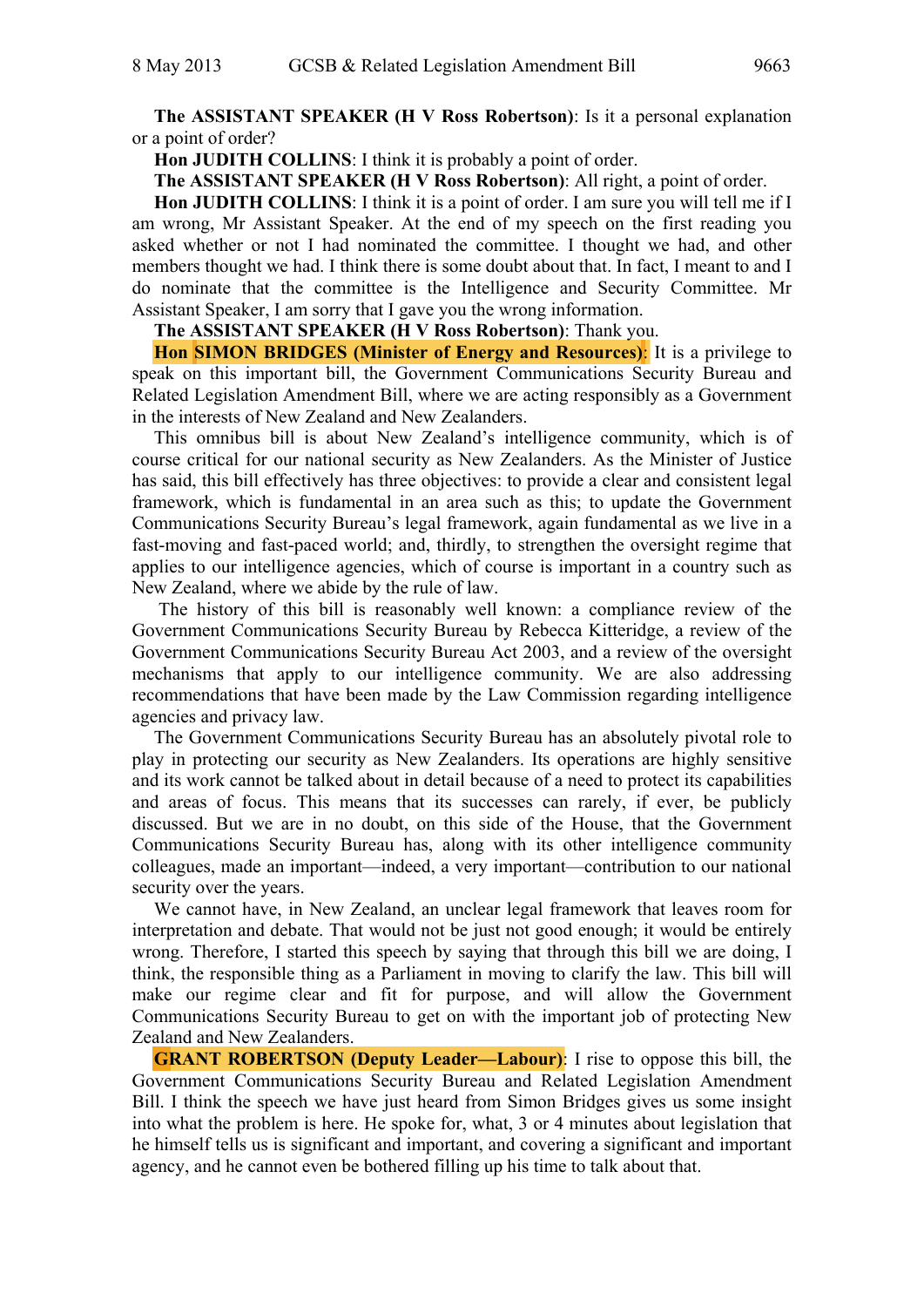This is, as David Shearer has said, a band-aid solution. There are significant issues at play here for our security, for our human rights, and for privacy, and this Government thinks that it can sweep all of the problems—the debacle that has taken place over Kim Dotcom and the Government Communications Security Bureau's behaviour—under the carpet with this piece of legislation. That is simply not good enough.

We do need a full inquiry. We need that inquiry because this is not about just the Government Communications Security Bureau; this is about all of the intelligence agencies that work in New Zealand. We know that the SIS legislation had been drafted. We know that there were to be changes to the way that the SIS operates. Since the Government Communications Security Bureau Act 2003 was passed, the Organised and Financial Crime Agency of New Zealand has come into existence, the Police's organised crime agency. We know that the Directorate of Defence Intelligence and Security now apparently wants the Government Communications Security Bureau working with it as well. There is an interconnected group of intelligence agencies, and for the Prime Minister to come down to this House and put in place a piece of legislation that sticks a band-aid over a problem that he does not want New Zealanders to focus on in the Government Communications Security Bureau, and say that this is the answer to everything, is simply wrong and unacceptable.

It is not just the Labour Party that is saying this. I want to quote from John Armstrong's column in the *New Zealand Herald* from Thursday, 11 April. This is what he said: "A full inquiry is needed because formally allowing the GCSB some room to function in a domestic context is potentially a huge foot in the door in that arena whatever conditions or provisos are put on such change." He calls it "No8 fencing wire sort of stuff", and that is not good enough when we are talking about an agency with the intrusive powers of the Government Communications Security Bureau.

Doing this, enlarging the functions in this way—and it is simply not credible for Judith Collins and Simon Bridges to tell us that there is no enlarging of the function here; there quite clearly is. Whether or not that is justified, given the changes in terms of cyber-security, given the different agencies that now operate in New Zealand, we simply do not know today. That is why we need that formal inquiry.

 But it is quite clear, when we look into the detail of the language in this bill, that the assistance that the Government Communications Security Bureau is now going to be able to provide agencies is "in their lawful functions". It has not got anything necessarily to do with national security; it just says "in their lawful functions". What does that mean? What greater powers does that give? Are we moving here away from information assurance into some other kind of area? What priorities are going to be put on the Government Communications Security Bureau? We cannot answer any of these questions, because we simply do not have enough information about the way that these agencies interact with each other.

But the scale of the change here justifies far more than a band-aid solution. This goes beyond clarifying the law. It goes into how this agency operates. It is very important that people understand what the distinction is between the Government Communications Security Bureau and—let us take one of the other agencies—the SIS. That distinction is that the bureau operates as part of an international network. The assurance, I think, that many New Zealanders would want is if the bureau is going to be given powers to work with other agencies, what assurance New Zealanders have that that information is not being passed overseas. The very nature of the expertise that the bureau is bringing to the table is its connection with international agencies.

So here we have a fundamental change to the premise of the difference between, in this case, the Government Communications Security Bureau and the SIS. That is not a minor clarification; that is a fundamental change in the way the agency works. Just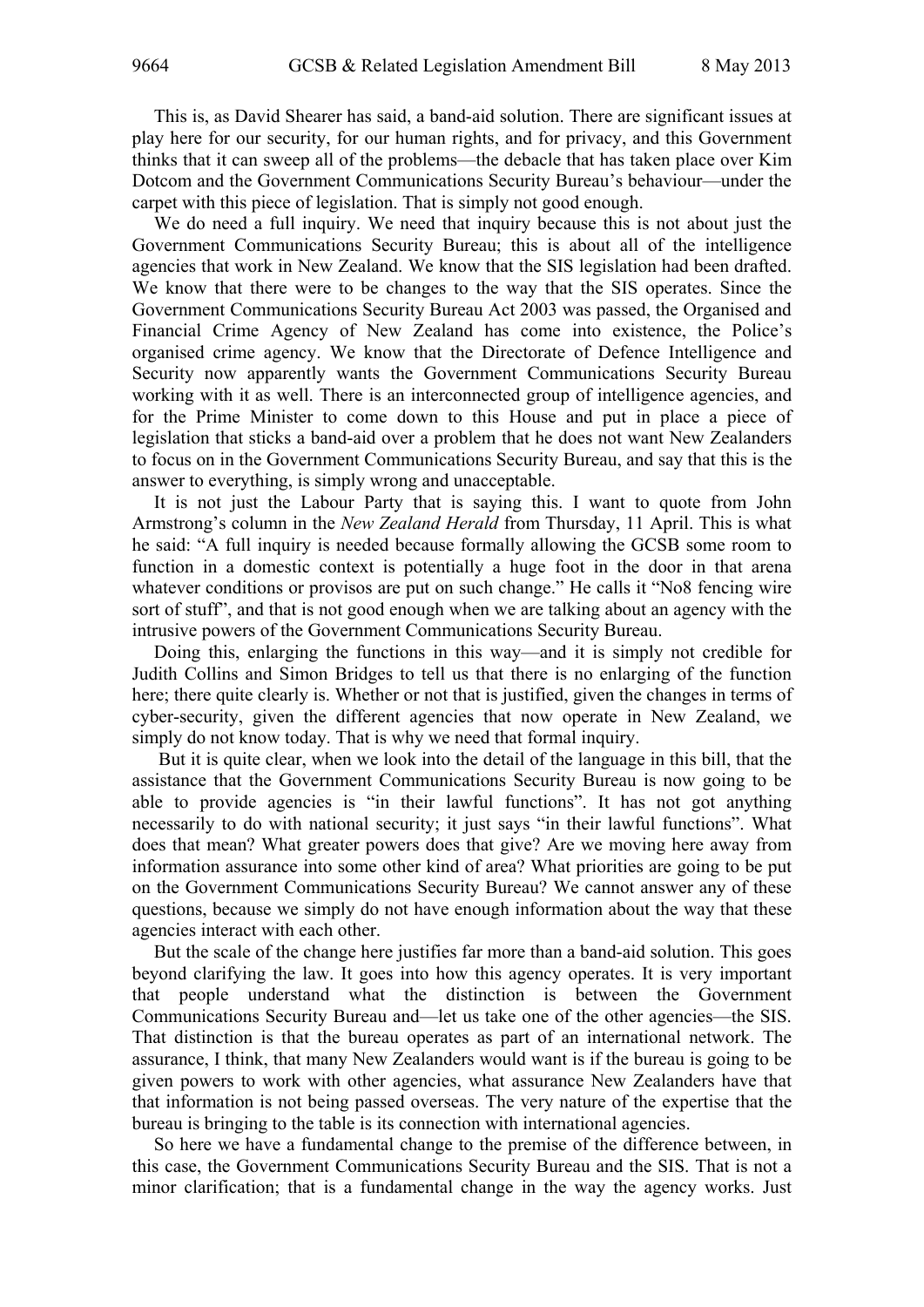putting a bill before Parliament and saying "This is just to clarify what we're already doing." is not good enough when it comes to addressing the differences and the distinctions between those two agencies. As David Shearer has said, there may well, at the end of an inquiry, be a need to change this legislation to take account of new technology and to take account of new threats, but it is not good enough to bring this in and not have the discussion about that as part of a wider and fuller inquiry.

When I obtained the documents from the court about the Kim Dotcom case, one of the things that struck me about the documents that came from the Government Communications Security Bureau as part of those court documents was the classifications on top of each page of those documents. Having worked in the Ministry of Foreign Affairs and Trade, I am used to the various titles and names, but there were some that I did not recognise, and on further investigation they were classifications that indicated that this material was going to be shared with international agencies. We have been told publicly by various people with the bureau that this material would not be shared, but that information—those designations on those documents—indicates that it is routine for Government Communications Security Bureau information to be shared internationally. What assurances do New Zealanders have that under this legislation, if the bureau is working with those other agencies, that information will not be shared overseas?

It seems to me that the fundamental purpose of the Government in bringing this legislation to the House is to sweep under the carpet John Key's role in the Kim Dotcom affair, because for all of Rebecca Kitteridge's report into what was going wrong at the Government Communications Security Bureau, the one thing she was not allowed to investigate was the Kim Dotcom case. The one thing that actually started all of this off, the Kim Dotcom case, she could not investigate. That is because the Prime Minister does not want New Zealanders to know about his role in that affair. We have managed over months and months to drag out information from the Prime Minister, and we now know that as early as July last year he was aware of unlawful spying, and he did nothing. He did nothing about that. In May the Inspector-General of Intelligence and Security raised concerns about this, and the Government Communications Security Bureau, we are asked to believe, did nothing about that until it talked to the Prime Minister in July. What we do know is that in February 2012 the bureau knew that its spying on Kim Dotcom had been unlawful.

Where was the Prime Minister in all of it? There is a lot of talk in this legislation about oversight and the importance of oversight. We have seen the most lax oversight of this agency by John Key, the Minister responsible for the GCSB, and that is why he does not want us to look into that. We cannot have a proper conversation about changes to the Government Communications Security Bureau Act without knowing exactly what went on in the Kim Dotcom case. David Shearer has already mentioned the fact that Australia has had such an inquiry, and one of the outcomes of that inquiry was greater parliamentary oversight. I strongly believe that we do need that.

There are some things in this bill that are useful around the oversight. The expansion of the Inspector-General's office to have a Deputy Inspector-General—that is a good thing. We need to look at the clauses around how that person is appointed, but I think widening the pool beyond a retired judge is a good thing as well. But what about that parliamentary oversight? In our democracy we need to have confidence in institutions and agencies such as the Government Communications Security Bureau. Public confidence in our intelligence agencies is at rock bottom, and putting up band-aid legislation simply is not going to satisfy that.

I am going to appeal now to the parties in this House that could stop this legislation and give us the full inquiry that we need. I want to quote something that Peter Dunne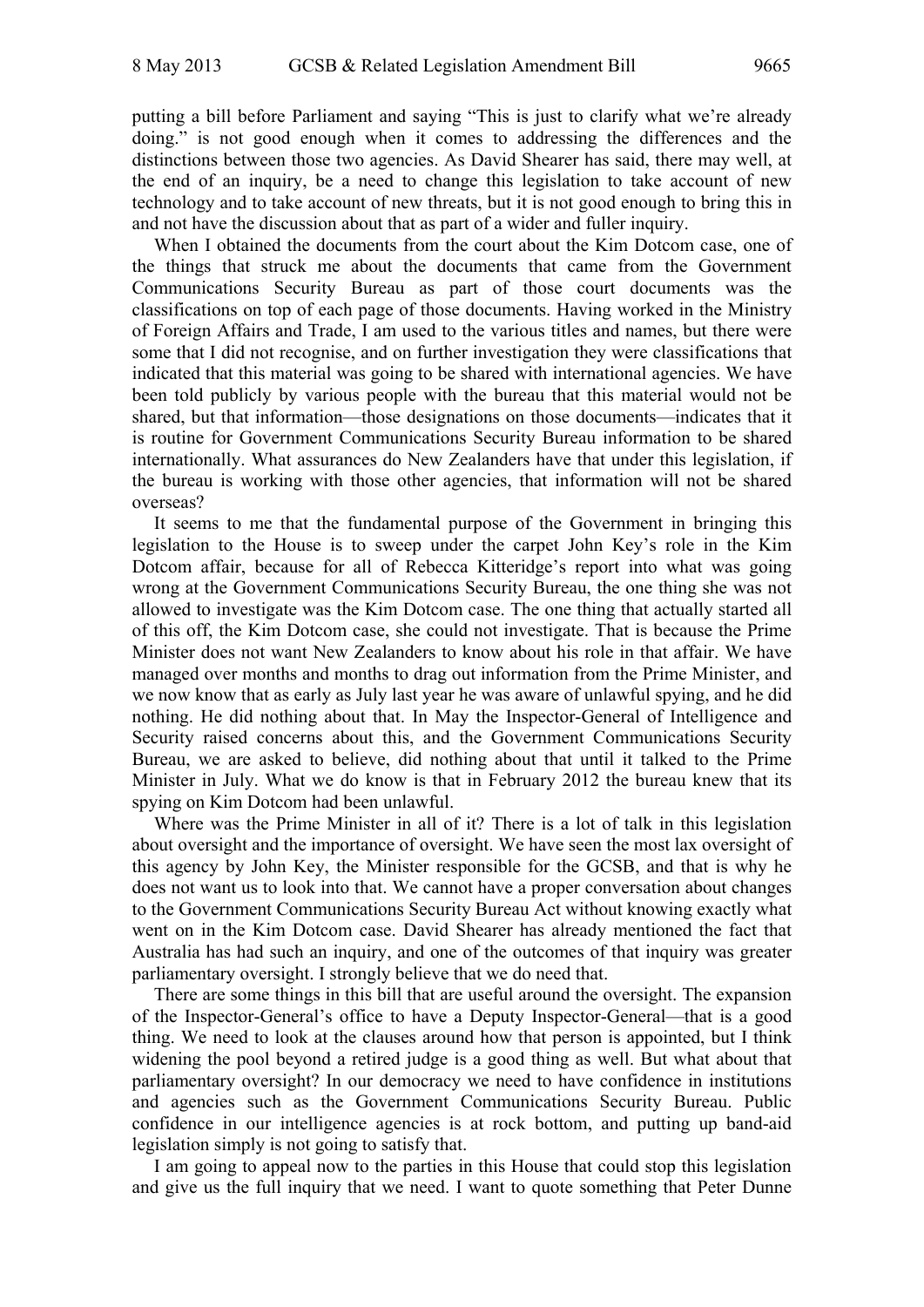said in October last year, because I believe that he is actually right in what he said. He said, when talking about the intelligence agencies, "I … believe very strongly that when exercising their responsibilities the agencies of the state must at all times act within the law they are pledged to uphold. In a free state, it cannot logically be otherwise." He finished by saying: "Free societies operate on the basis of mutual consent. We respect the authority of the state because we believe it to be exercised in our best interests. When confidence in our institutions is diminished by their own actions, the cohesion of our society is eroded. That erosion and where it might lead is what has me feeling uncomfortable right now." That is what Peter Dunne said last year.

This legislation cannot get rid of the discomfort that he feels, because all it is doing is putting a band-aid over the problems that he himself identified. I am calling on Mr Dunne and others to oppose this legislation, because New Zealanders deserve a full inquiry into our intelligence agencies to restore confidence in them and to create around them the legal and oversight framework that can balance together issues of national security, freedoms, and privacy. That is the only responsible course to take. This bill does not take that course.

**Dr RUSSEL NORMAN (Co-Leader—Green):** I rise to speak on behalf of the Green Party about the Government Communications Security Bureau and Related Legislation Amendment Bill. It strikes me always as strange that it is the parties of the right that want to restrict our freedom. Time and again what we find is that the parties of the right want to intrude into our lives. They want to listen to our phone calls, they want to read our emails, and they want to know what we are looking at on the internet. And here we have in front of us yet another bill from the parties of the right—the National Party and the ACT Party, supported, I guess, by Peter Dunne, but I hope he changes his mind—to restrict our freedom and breach our privacy.

Let us remember what this bill does. This bill gives the Prime Minister and the Government Communications Security Bureau greater powers to break into our houses, to put bugs into our houses. It gives it greater power to listen to our phone calls without a warrant. It gives it greater power to look at our emails without a warrant—it does not need a warrant. It gives it greater power to monitor every activity that we do every second of every day. That is what a surveillance State is about. It is striking that it is always parties of the right that support the surveillance State, that oppose freedom, and that try to breach our privacy year after year after year, and here we have another example of it.

The tragedy of it on this occasion is that in the past the attempts to, basically, undermine our freedom have been justified by the war on terror, or whatever, and, of course, there was the "Red Terror" before that. On this occasion the justification for the expansion of the powers of the bureau to spy on us even more is in order to cover up the Prime Minister's embarrassment. That is the tragedy of this particular piece of legislation. What stands behind it is the fact that the Prime Minister is embarrassed, as the responsible Minister who was supposed to be keeping the Government Communications Security Bureau acting lawfully and failed. This bill, to allow the spy agencies to intrude further into our lives—its sole purpose, really, or its main purpose, driven politically, is to cover up the political embarrassment of the Prime Minister, and that is a tragedy.

Why is it that the parties of the right always support further intrusion into our freedom and our privacy? I would argue it is because they think that they are never going to be the target of it. They think: "Oh, we're conservatives. The security institutions don't target us. They'll target those lefties, those greenies, those radicals they're not going to target us. So we don't care that we give more power to the Government Communications Security Bureau to break into our houses and listen to our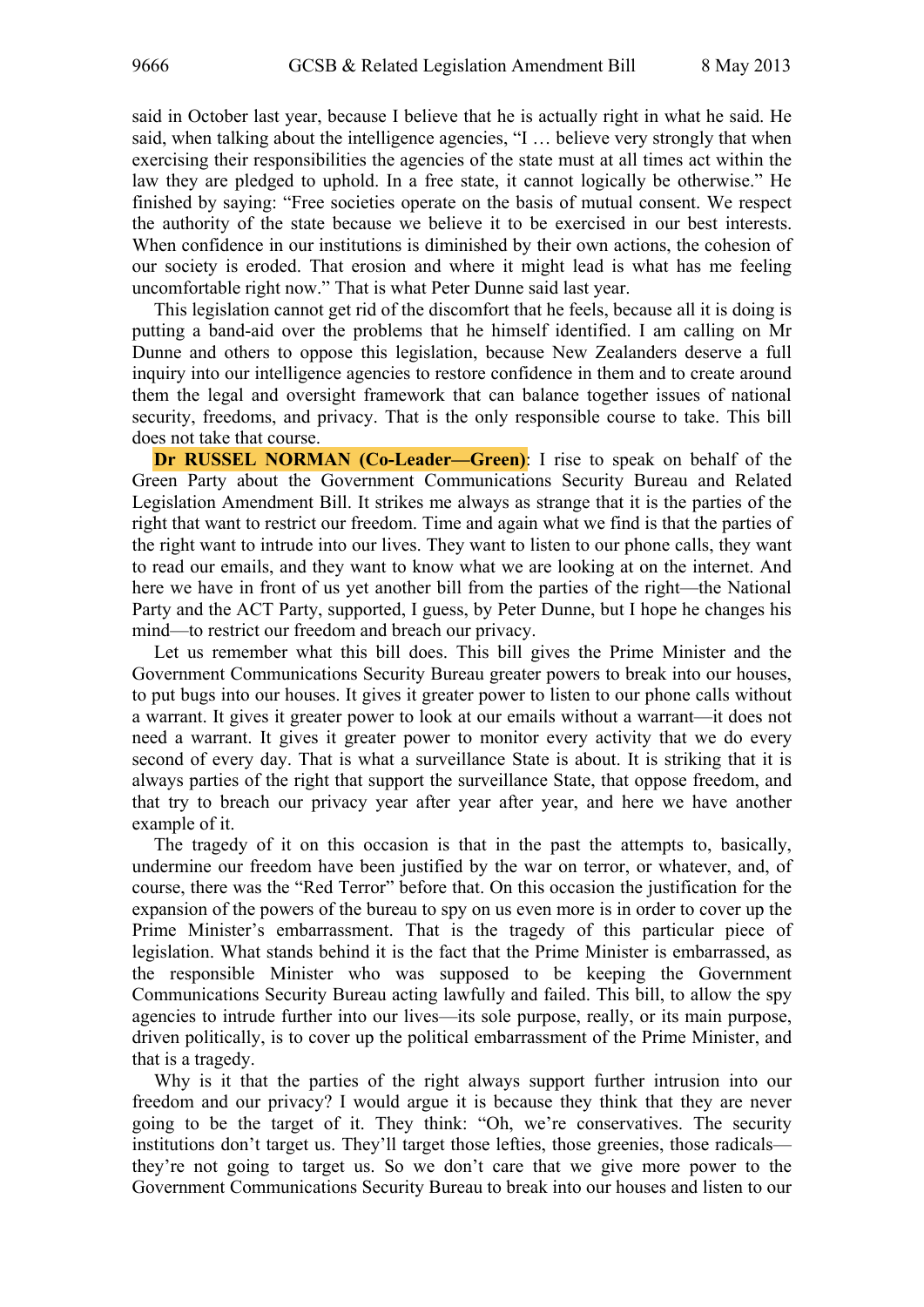phone calls, because we're not going to be the target of it.", and maybe they are right. I mean, if you look at the history of the SIS, it was found that it was spying on Aziz Choudry, an anti - free trade activist. The SIS persecuted Ahmed Zaoui because he was a democracy activist in Algeria and had upset the Algerian regime. We know that in the Kim Dotcom case the Government Communications Security Bureau was acting on behalf of the US Government. The Obama administration, of course, is highly dependent on donations from Hollywood. Hollywood is very upset with Kim Dotcom and when Hollywood said: "Jump.", the Obama administration jumped; when Obama jumped, then the Government Communications Security Bureau jumped, because the bureau is part of the "Five Eyes" network.

So we know that the targets for the security agencies tend to be groups of people whom parties of the right figure they are never going to be part of: lefties, progressives, greenies. So what would they care if they breached the freedom and the democratic rights and civil liberties of ordinary New Zealanders? Of course, those ordinary New Zealanders whose freedom and civil liberties the parties of the right like the National Party are happy to breach are people like anti-apartheid activists. Of course, we have a Prime Minister who cannot remember whether he was opposed to apartheid or not, but those people who were opposed to apartheid—of course, the National Party was not opposed to apartheid; the Prime Minister just cannot remember whether he was or he was not opposed to apartheid—were the targets of the security agencies. Those people who campaigned against apartheid were the very targets of the SIS and the Government Communications Security Bureau, and those are the people who in the future, given these new powers of the bureau, will once again be the target of these agencies.

It is very difficult for us to know what the agencies do. Only very rarely does it become clear what they are up to. The Aziz Choudry case is an exception and the Ahmed Zaoui case is an exception, as is the Kim Dotcom case. Mostly, we do not know what they do, because they operate in secrecy. But when it is revealed what they do, what we find is that their targets are progressives. That is whom they have targeted historically, and this is a bill to give them more power.

Mr Shearer from the Labour Party made a very valid case for having an independent inquiry. I believe that not only do we need an inquiry into the illegal activities of the Government Communications Security Bureau—an independent inquiry, of which there has been none—but we need an inquiry as to what is the role of the security agencies. Remember, these were established during the Cold War. They kind of ran out of steam after the Cold War ended, and then they used the war on terror as a justification for what they were doing, and now they are trying to find new justifications, and cyber-attacks are part of it. There is no doubt that cyber-attacks are real—no question about it. The question is this: what should be the role of these kinds of agencies in a free and democratic society, given that they involve fundamental intrusions into our freedom and civil liberties? That is why we need an independent inquiry that is broader than just the Kim Dotcom case and that goes into the role of the agencies themselves. If they are to exist, then we need to know why they exist. We need to know what kinds of limitations on our freedom and democracy we are willing to withstand or put up with by the very existence of these agencies.

I think this thing goes to the issue of oversight. What we know is that in other jurisdictions there is some kind of parliamentary oversight of these agencies. There is no parliamentary oversight of these agencies here. The sole democratic oversight is John Key. John Key, as we have seen, has forgotten his role, amongst many other things. He has forgotten that his job is to protect our freedom and democracy from the intelligence agencies, and he has not performed that function. In other jurisdictions there is democratic oversight. When I have spoken to people who have been involved in the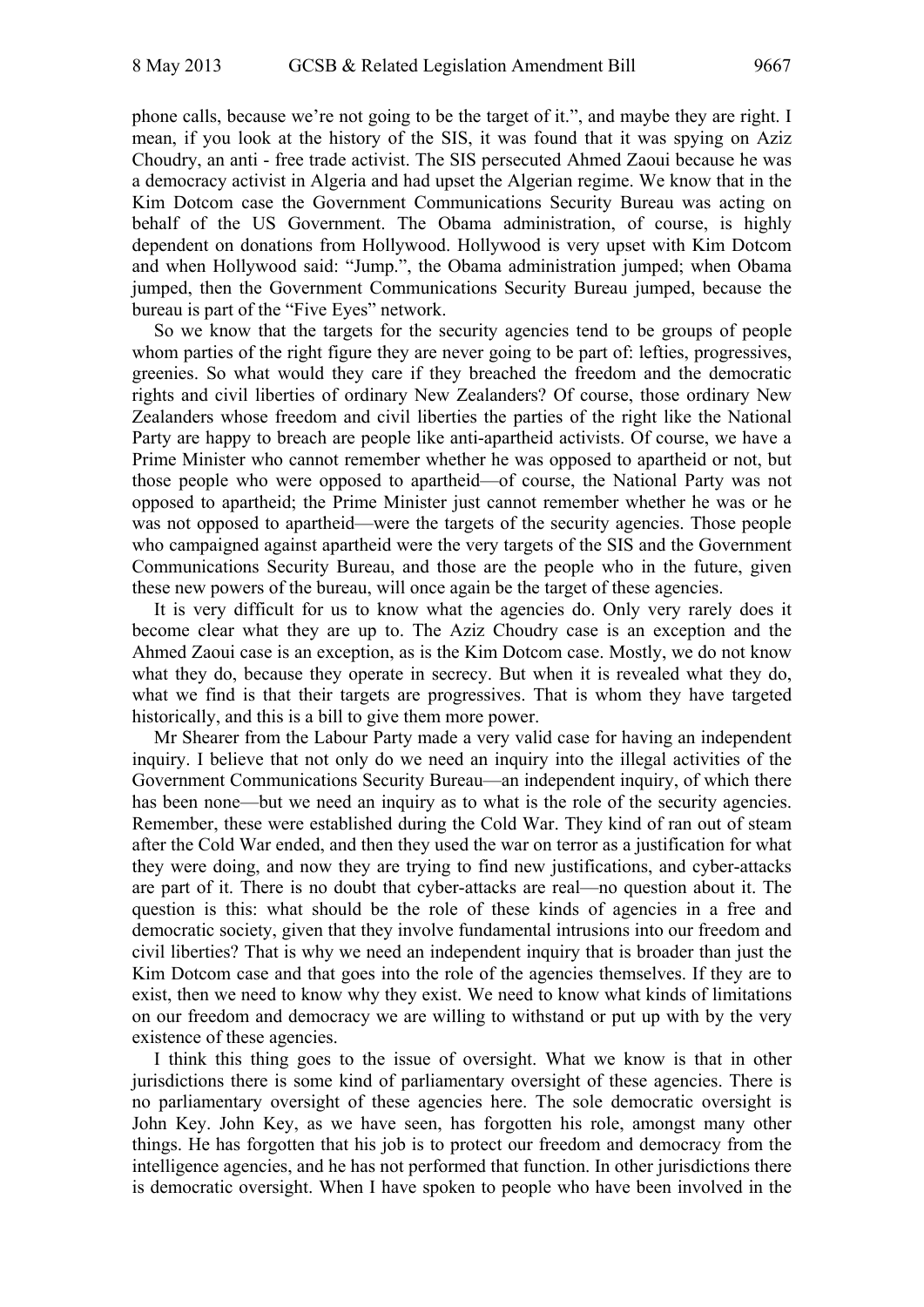intelligence community over the years, what they have said is: "The thing we've always feared in a United States framework was that the congressional committee would pull us up and we would be forced to give testimony to the congressional intelligence committee about what we'd done, and if we'd broken the law we'd be put in jail."

There is no parliamentary capacity in the New Zealand system for the Intelligence and Security Committee to force any of the agencies to give testimony. They do not have to say a word to us. We have no ability to force them to tell us what they are doing. I am a member of the Intelligence and Security Committee. We have no capacity to force the intelligence agencies to tell us whether they are acting lawfully or not. We have no capacity to force an intelligence officer to appear in front of the committee and tell us what they are doing. We have no capacity to inquire into it.

If you think about it, the Intelligence and Security Committee is going to have to consider this legislation. It would be a bit like if the Social Services Committee had to consider legislation about Work and Income but it was not allowed to ask any questions about how Work and Income operates; it was not allowed to ask how the unemployment benefit is administered, or any of the other benefit systems; and it had to decide whether the legislation was good legislation or bad legislation, without knowing or being allowed to ask a single thing about how Work and Income operates.

The Intelligence and Security Committee that considers this legislation will have to make a decision about whether it supports the legislation or not, without ever being allowed to ask a single question about how the intelligence community actually works in New Zealand. Under the statute under which it is established, we do not have the right to do that. That is the level, the woeful level, of parliamentary oversight of the intelligence and security services in New Zealand. Is it any wonder that these agencies, which have been living under a stone for three or four decades with no public scrutiny, no sunlight ever exposed to them, went dysfunctional? Are any of us really surprised that a group of a few hundred people who never, never had any oversight became dysfunctional? The Inspector-General of Intelligence and Security was a joke. There was never any oversight of what they did. They lived under a rock and they did what they liked. So at the end of it we found they were highly dysfunctional. That is what the Kitteridge report showed. Just in purely bureaucratic efficiency terms they were highly dysfunctional. We found they were operating unlawfully. Is anyone surprised, when there is no proper oversight of these agencies?

This bill does not put in place proper oversight of these agencies. There is still no democratic oversight. The Inspector-General of Intelligence and Security should be an Officer of Parliament. The Inspector-General of Intelligence and Security should report to Parliament as the Auditor-General does, or the Parliamentary Commissioner for the Environment does, or the Ombudsman does. That should be the role of oversight. The Intelligence and Security Committee should be a committee of Parliament that has the right to require the intelligence agencies to appear before it and the right to force information out of them. We do not have that right.

So in the absence of an independent inquiry, in the absence of any parliamentary oversight, and given the record of the intelligence communities to target progressive activists, it is obscene that the parties of the right once again want to restrict our freedoms, want to breach our privacy, want to break into our houses, and want to give these intelligence agencies all these expanded powers. We cannot support this bill.

**JONATHAN YOUNG (National—New Plymouth)**: I am very pleased to stand and speak on the Government Communications Security Bureau and Related Legislation Amendment Bill. Thank you for your attention, and for the remarks of the previous speaker, Russel Norman, who I am sure would be a great author of a conspiracy novel, because that is what his speech sounded like.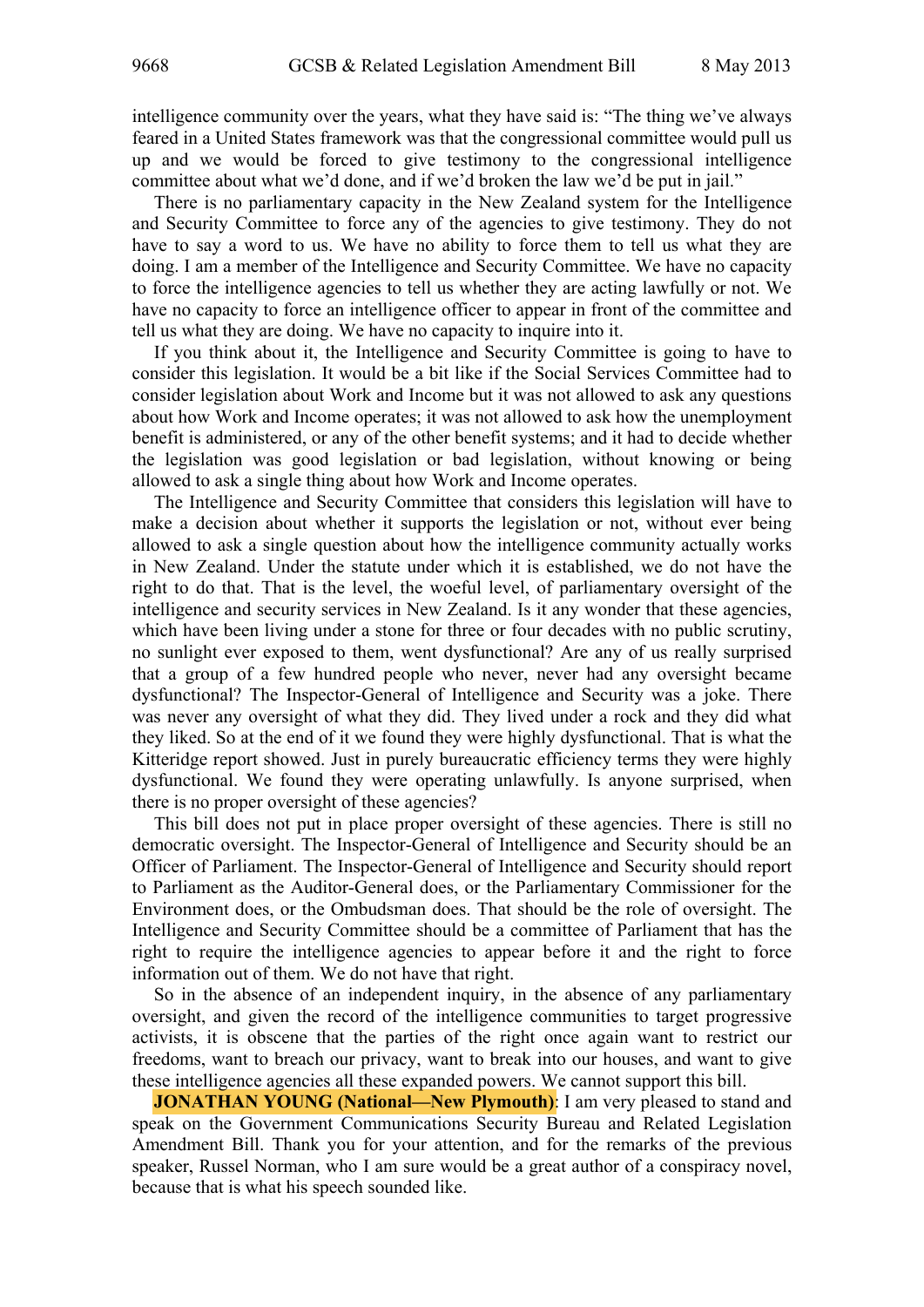We need to understand that the safety and security of this nation is dependent upon organisations such as this, and we need to understand that they must have a strong, clear legal framework in which they operate. New Zealanders expect that. New Zealanders expect this Government to provide security and safety to its citizens, and it is important that we have agencies that can assist and do this in a way that is appropriate.

The Government Communications Security Bureau Act 2003 sought to codify and make transparent existing practices of the then Government Communications Security Bureau. But under scrutiny, the 10-year-old Act potentially limits the bureau's ability to provide the support and advice that successive Governments expect and have expected, and possibly limits current support and advice that can be provided. So it is important and it is the responsible thing for this Government to do to move to clarify the Act. This bill will make the Government Communications Security Bureau Act clearer and more transparent so it is clear what the agency can and cannot do.

The functions and resourcing of the Inspector-General of Intelligence and Security, of his office, will be increased and improved. It will increase capability and enable the office to have increased scrutiny over the operations of this agency.

The Government Communications Security Bureau has a crucial role to play in protecting the security, safety, and best interests of New Zealand and New Zealanders. It is for this reason that this bill, after the compliance review by Rebecca Kitteridge, is progressing in order to bring those improvements, to bring the improvements of oversight mechanisms that apply to our intelligence community. I am very happy to support the progression of this bill in the House. Thank you.

**Rt Hon WINSTON PETERS (Leader—NZ First):** I think the background to this legislation, the Government Communications Security Bureau and Related Legislation Amendment Bill, is well known by most New Zealanders. It is a shameful background of neglect, of cover-up, and of failure to answer parliamentary questions, or a failure to front up to the media and tell people what happened and what went wrong.

We are charged as a political party with writing a law that hopefully the mass majority of members of Parliament can support, in the interests of the national security and safety of New Zealanders in our role as participants in seeking to obtain a safer world internationally. The outcome New Zealand First seeks, therefore, is to create an effective watchdog that does not bite the people it seeks to protect. New Zealand First seeks specific safeguards in the legislation to ensure that the Government Communications Security Bureau does not operate outside the law. We have set these out: first, "Each surveillance to be authorised by warrant by the responsible Minister"; second, "The warrant to comply with specified criteria to identify the potential security risk"; third, "The method of surveillance and the time frame of the operation"; and, perhaps as important, every warrant from the time of its issue is to be made available to a group in which the country can have total trust and confidence so that it can review within 3 weeks that warrant—that is, a review by an independent authority selected from the judiciary, the Defence Force, and the police.

We have written to the Prime Minister setting out the circumstances in which we as a party would seek to pass a law, not for political reasons but for reasons that I believe and we believe are the responsibility of any member of Parliament. New Zealand First's position on matters of security is clear and unambiguous.

The first duty of any Government is to ensure the safety and protection of its people. We therefore must live in the real world. We cannot put our heads in the sand in a world of extremists and terrorists, and for one, the party that I belong to, New Zealand First, and my caucus colleagues are not going to be standing by so that one day there is mayhem and murder and extremist actions in this country and people point a finger at us and say: "But what did you seek to do about it?".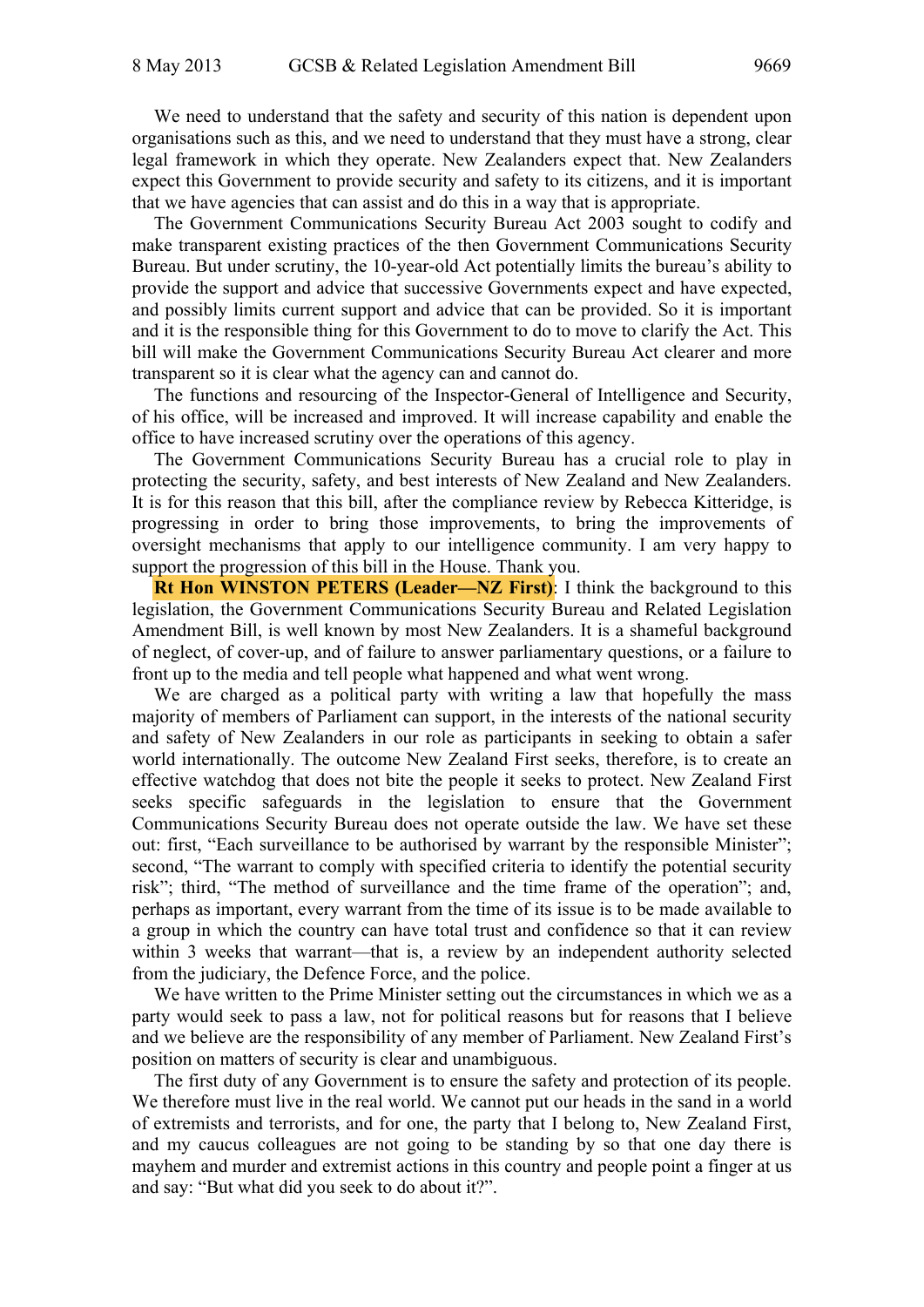In short, we understand the real world, and parts of the real world are a very evil place. To ignore the threats posed by such groups would be irresponsible. Recent events graphically illustrate that terrorism can be home-grown, and it also does not respect international borders. New Zealanders, as we know, enjoy civil liberties that are not universally shared. These are precious, and men and women have in the past fought and died for them. As a nation we have always jealously guarded our freedoms, and view with suspicion any moves by the State to impose any sort of "Big Brother is watching" scenario. The outcome New Zealand First seeks, therefore, is to create an effective watchdog that does not offend or bite the people it seeks to protect.

We have specific areas of the legislation we believe need addressing. For example, new section 8A in clause 6 of this bill refers to "any other entity authorised by the Minister,". That is far too wide and should be limited to those entities with accountable authority and specified in the legislation. New section  $8A(c)(ii)$  refers to "any person or office holder". That is far too wide, is far too open to abuse, and is not susceptible to transparency and accountability. New section  $8B(1)(c)(ii)$  refers to "any person or office holder". Again this is too wide. New section 8B(2), in clause 6, refers to "any public authority … and any other entity". These are phrases that are far too wide, and they would have appeared, surely, to the drafters as obviously not capable of being supported by responsible members of Parliament. New section  $8C(1)(d)$ , in clause 6, refers to "any department". This should include a schedule of departments. The subsection is not clear. New section 25(3)(d), in clause 24, refers to "any other person that the Director thinks fit". Where on earth would they have got such a catch-all, carry-all, include-all phrase if they seriously wanted members of Parliament to support this?

Although New Zealand First agrees with the necessity to gather information and to share it with appropriate authorities, we believe there needs to be far clearer definition about this and also serious general oversight. We have suggested an independent committee to oversee the Government Communications Security Bureau's informationgathering activities. Where New Zealand citizens or residents are involved, we want this committee to be informed when a warrant is authorised, and the same committee must be given the power to review the situation within a period of 3 weeks. That is proper oversight. This provides a measure of safeguard to avoid unfounded fishing trips on New Zealanders.

The Government Communications Security Bureau is an important agency. I can tell from the correspondence and communications that a number of people are suspicious of this. Let me ask them what they would have done in circumstances in which terrorism could have been discovered before it happened. When were they going to take responsibility, or whom did they trust to take responsibility for that? We are not asking people to sign up to spying on our fellow citizens. But there are some people in our society, as in a lot of societies—take the serious drug-trafficking in this country and on the borders of this country, which is surely a case in point—who simply cannot be trusted. Their whole record shouts that, and we know it.

The bureau must operate professionally to meet the challenges faced by New Zealand and our allies. New Zealand First has said—and we have written to the Prime Minister today—that we will assist the Government to meet these goals so long as our concerns are addressed in this legislation, because we will not support the idea of rubber-stamping the bill as it stands.

I have heard some of the previous speakers from the Government side. Frankly, with respect, I do not think they know what they are talking about. I have been a Minister who twice in my career signed out on countless authorities or warrants because I had to, but I was seriously concerned at the time about the safeguards where there may have been some impact on New Zealanders.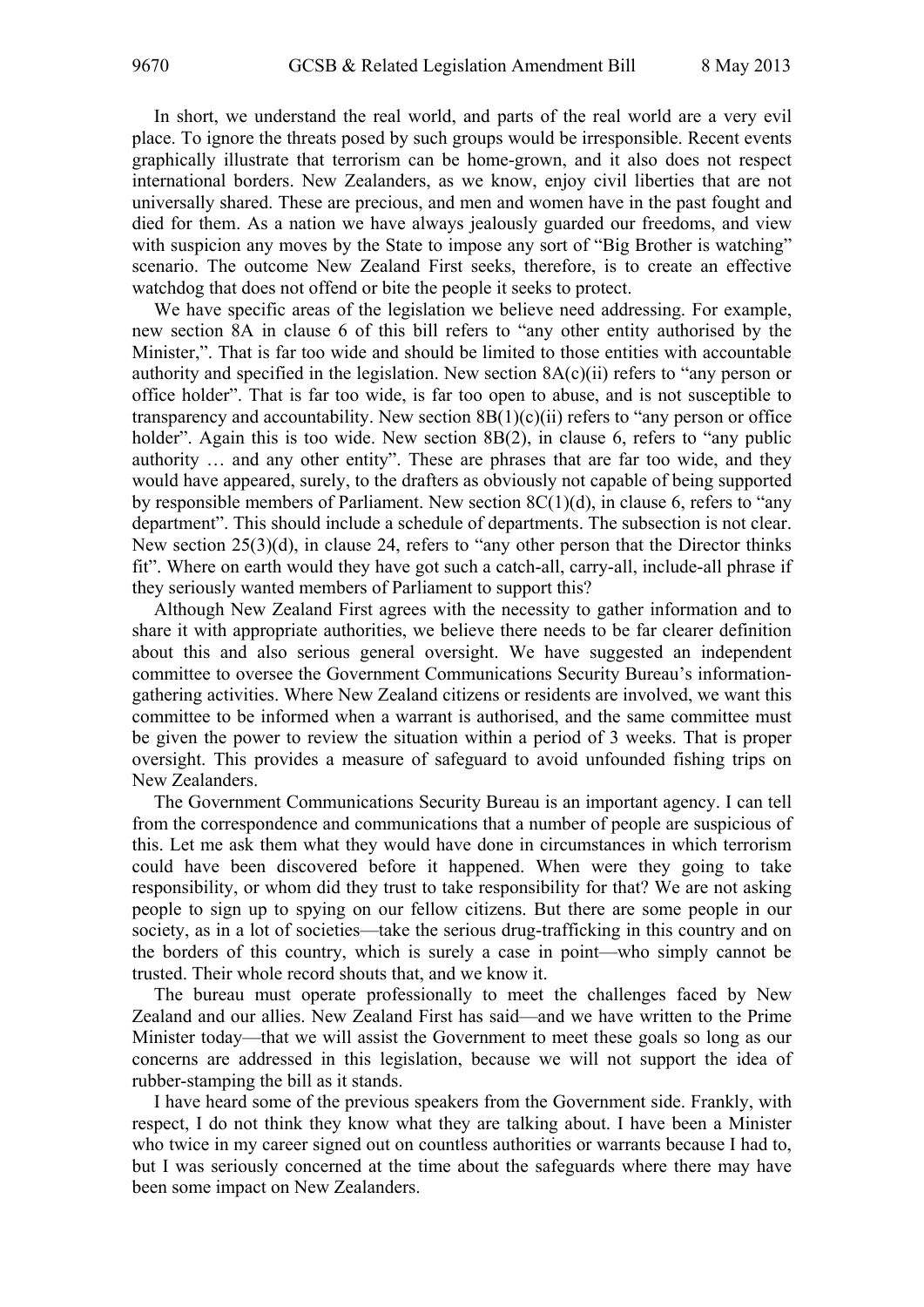**Hon Trevor Mallard**: He was no rubber stamp.

**Rt Hon WINSTON PETERS**: No, I did not rubber-stamp them. That is a fact.

**Hon Trevor Mallard**: Read them, unlike Bill English.

**Rt Hon WINSTON PETERS**: I most certainly read them. But here is the point: we had a Prime Minister who, according to the head of the Government Communications Security Bureau at the time, Mr Ferguson, paid no attention at all to this most serious of all obligations. We consider that the Government should seek as wide a degree of crossparty support for this bill as possible. In short, this legislation surely has to be supported by enough of Parliament to ensure that it survives the next election, the one after that, and the one after that, if it is going to have any serious meaning in terms of the security of this country. That being the case, and because we have written to the Prime Minister, and the Government has preferred under urgency to press this bill, deficient as it is, at this point in time we oppose this legislation.

**JAMI-LEE ROSS (National—Botany)**: This House is considering the Government Communications Security Bureau and Related Legislation Amendment Bill because it is important that we take security threats seriously and we ensure that the legislation under which agencies such as the Government Communications Security Bureau operate is sound, is robust, and is fit for purpose. There are some important changes in the bill that I suggest to the House should be supported by the whole Parliament.

I heard some comments from Mr Robertson and Mr Norman. Mr Robertson spent a lot of time talking about what New Zealanders deserve. I think New Zealanders deserve a Parliament that takes security matters seriously. We live in a changing security environment where threats are increasingly interconnected around the world. Globalisation means that New Zealand is not safe from threats. We need to have an agency there that is looking after us. Mr Robertson does not believe legislation like this, which improves the framework under which the bureau operates, is important. I think New Zealanders deserve to have changes made to the Government Communications Security Bureau Act so that they can have greater confidence in the bureau and so that they can have a bureau that has greater oversight by the Inspector-General of Intelligence and Security, and an inspector-general who has greater resources to provide that oversight. That is what New Zealanders deserve.

New Zealanders deserve to have a Parliament that takes seriously the review undertaken by Rebecca Kitteridge. Rebecca Kitteridge made some important recommendations and highlighted some difficulties with interpreting the Government Communications Security Bureau Act. What was the bureau doing when the difficulties she highlighted were pointed out? The bureau was simply assisting other agencies carrying out their work.

Mr Norman talked about the parties of the right trying to clamp down on freedom. In fact, with this legislation, the parties of the right are providing greater oversight, greater transparency, and a clearer authority for the Government Communications Security Bureau to assist other agencies to do important work on behalf of New Zealanders. This bill will improve the bureau and other similar agencies that it interacts with, and it should be supported by this Parliament.

**Hon PHIL GOFF (Labour—Mt Roskill)**: I agree with one thing at least that Jami-Lee Ross, the member who has just resumed his seat, said. This Parliament needs to take security agencies seriously. If only the Government would do so. We have seen a debacle, a farce, surrounding the Kim Dotcom affair. The Prime Minister cannot even remember whether he was briefed on Kim Dotcom. He did not know Kim Dotcom. He did not know about the guy—the biggest guy in his electorate, who had the largest mansion in his electorate, and he had never heard of him. He had never been briefed by the Government Communications Security Bureau. But he had been.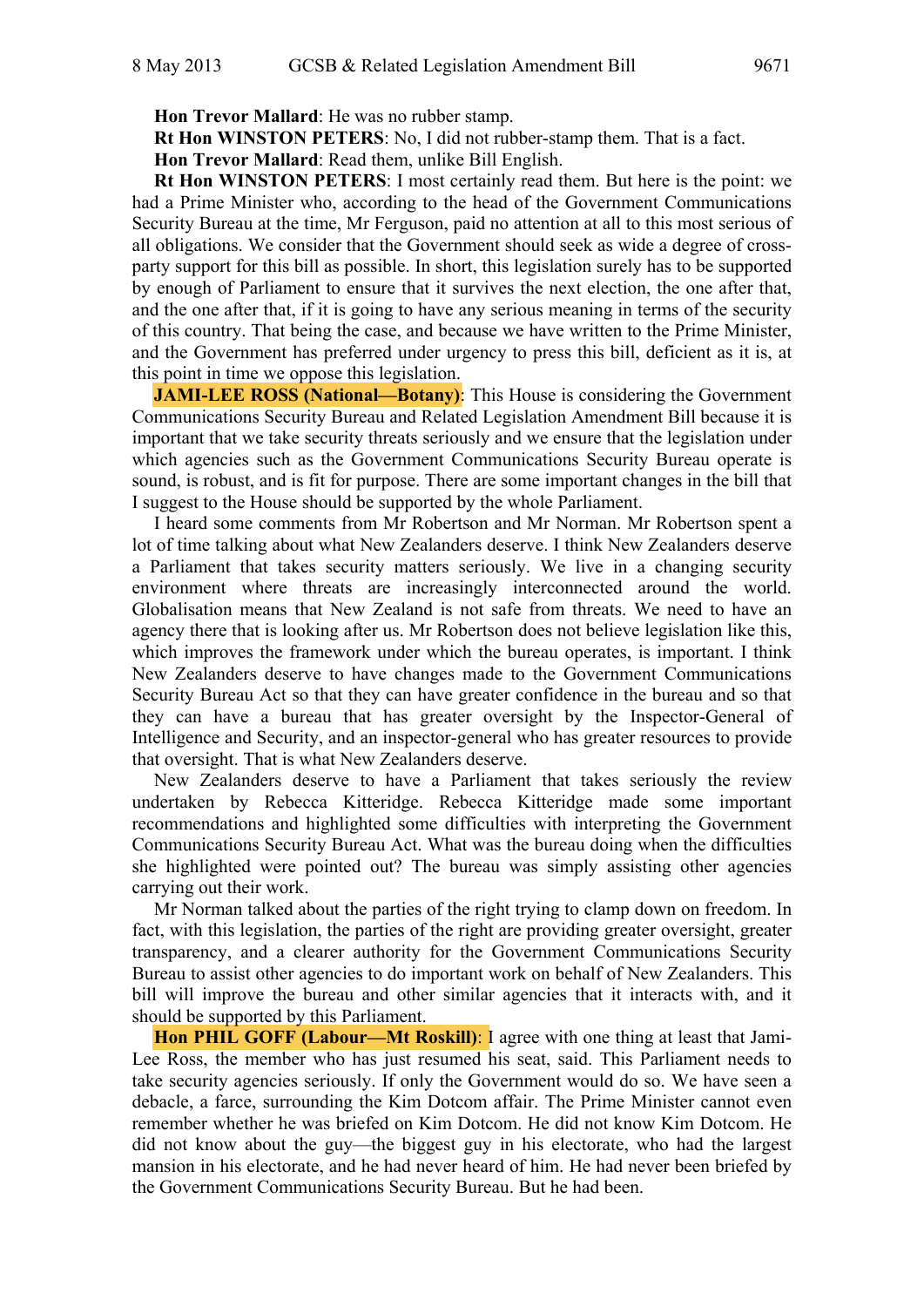There was the appointment process of the director. The Prime Minister thought he could ring up a mate and say "How would you like this job? There won't be any competition. You'll be the only interviewee." and get away with it. He thought he could get away with not telling this House the full truth. The Prime Minister never admitted that he had breakfast with him on a number of occasions, never admitted that he was a good mate of his, and went about it in a way that the State Services Commissioner himself said was flawed. He used *Yes, Minister* language but what he was really saying was that the Prime Minister broke the protocols—did it wrong. If anybody has undermined the confidence of New Zealanders in our security agencies, it is John Key, who is meant to be the Minister responsible for the security agencies and is meant to exercise the oversight, but time and again has failed to do so.

I am one in this House who believes that the security agencies do need reform. They need reform in regard to their powers, so that they are  $21<sup>st</sup>$  century powers and they are appropriate to the work they need to do. But, just as important, they need reform around the oversight of how these agencies, which act in secret—act outside the public oversight—can be checked and how it can be made sure that they are acting under the law and that they are acting properly. To do that, you need proper legislation.

We also need legislation moved through this House in a way that would restore public confidence in the security agencies. TV3 ran a poll the other day. What did it show? A massive 40 percent of New Zealanders have no confidence in, do not trust, the Government Communications Security Bureau. You cannot operate in a democracy with security agencies that so lack the confidence of the public, whose needs they are meant to be serving. That is an indictment on the bureau. It is an indictment on how the Government has handled this matter.

If we do not get this legislation, the Government Communications Security Bureau and Related Legislation Amendment Bill, right and if we do not do it in the right way build consensus, because you need consensus across the House on how these agencies should be run—we will end up with the bureau damaged in the same way that the SIS was way back in the 1960s. You will remember the case where the SIS agent left his briefcase on the street in Wellington. It may have had secret documents in it, but more attention was given to the copy of *Penthouse* and the cold pie that he had in it. That made the SIS a laughing stock. We cannot afford for our security agencies to be a laughing stock. Unless we do this well, the Government Communications Security Bureau will be, just as the SIS was, a laughing stock that lacks public confidence.

What I am saying to you is that if you are going to do this well, you do not do it in an ad hoc way; you do it comprehensively. We know that this House is expecting another piece of legislation, which the Government has tucked away in the wings, on the SIS so a separate piece of legislation on the SIS—and this legislation, rushed into the House under urgency today, on the Government Communications Security Bureau. Who is going to have confidence in the outcome of legislation that is done in an ad hoc way? Who is going to have confidence in legislation unless there is a full and public inquiry into how our agencies are operating, what powers they need, and what safeguards there need to be?

 Better than most people in this House, I have an understanding of how our security agencies work. As a foreign affairs and trade Minister and as a defence Minister, I worked with those agencies for 9 years. But I think the time has come to fully, comprehensively, and coherently reform those agencies. I do not think they do the job that we need them to do, I do not think they do it thoroughly and competently enough, and I do not think that the powers of oversight over how they carry out their functions are done properly.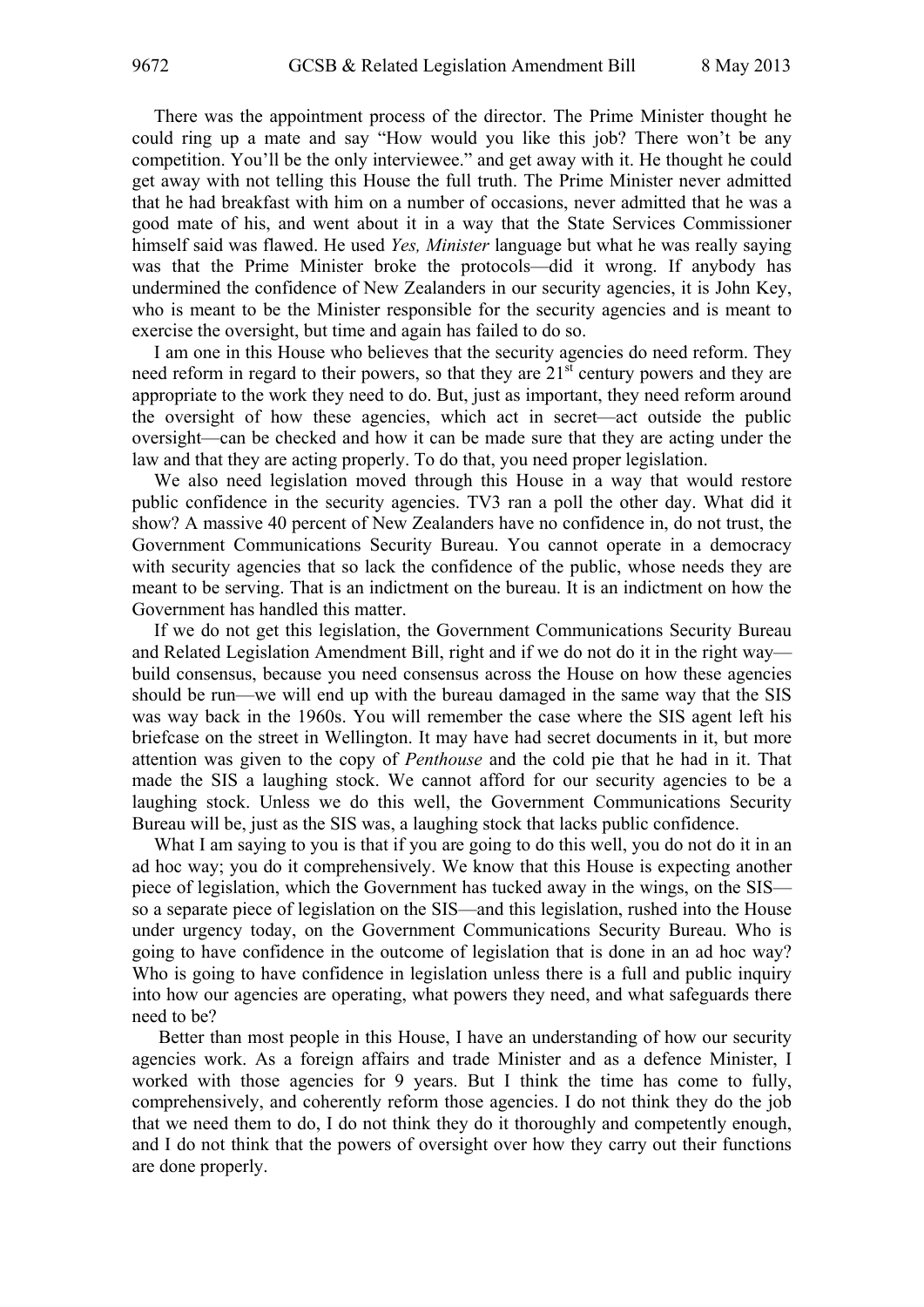The reason we have got this legislation is not that there are terrorist groups lurking in the wings. You can never rule out that you do not have nutcases like the Boston bombers who can operate in a country, but that is not, I think, something that is actually such a risk to New Zealand that we need to rush legislation through in an ad hoc way. I think there are more important questions to ask about cyber-security, about commercial interests and State interests outside of New Zealand that would like to break into our IT networks and use that information. Maybe the Government should be asking itself some questions about why, unlike Australia and the United States, it has accepted Huawei into New Zealand, when that in itself is regarded by two of the countries we work closely with as being a security risk. The Government will not talk about that, but that might be what it actually needs to be focusing on.

You know, we have this legislation to distract the public from the embarrassment that John Key feels about the debacle of the Kim Dotcom affair. The police went into that mansion with a combination of Rambo and the Keystone cops—total overkill, unnecessary. That was bad enough. What was worse, according to Justice Winkelmann, is that they went in without a valid warrant to search the place or to break into the place, and that makes us as New Zealanders, and as taxpayers, liable possibly to tens of millions of dollars in damages if that is the way it goes. So we certainly need an inquiry into the Kim Dotcom case.

We need to know why—when they acted illegally, when the advice of Crown Law was inadequate, when the Ministry of Justice did not get it right, when the police did not get it right, and when the Government Communications Security Bureau did not get it right—Bill English suppressed information that revealed those facts. Why did he cover it up? Is it credible that John Key, who is the Minister in charge of the security agencies and the Prime Minister, was never told about Bill English's once-in-a-lifetime warrant to suppress public information about the Government's illegal doings? He did not brief John Key.

### **Hon Trevor Mallard**: Who believes that?

**Hon PHIL GOFF**: Who believes that? I mean, either you have got a totally incompetent and disloyal deputy, or you have got a Prime Minister who is not telling the full truth. I will leave it to the public to make up their minds on that. We need a proper job to determine the powers and the oversight of the Government Communications Security Bureau. This bill does not do it, and this process is such that there will be no restoration of public confidence in those agencies.

I want to look very quickly now, in my last minute and a half, at the oversight proposals in this bill. Rebecca Kitteridge, who is a very competent woman, I think got the direction right, but she did not go far enough and this bill does not go far enough. You need an Inspector-General of Intelligence and Security who is not in a retirement position. You need an active inspector-general—more than that, you need a proactive inspector-general—and you need that person to be backed by staffing and resources so that they can ensure compliance. We need to have a strong inspector-general, and that person, if they are not to be a retired judge, needs to have the confidence of both sides of this House. So in this bill there should be legislative provision that the appointment needs the concurrence of the Opposition, just as you do for the Governor-General, because that is how important the position is.

You also need changes to be made to the Intelligence and Security Committee. I served on that committee for 3 years. It is a farce. It does not do the job, because John Key does not let it do the job. It hardly ever meets, it does not get briefed properly, and it does not give anywhere near adequate reports to this House. It is an absolute conflict of interest that the Minister in charge of the Security Intelligence Service should be the chair of the committee having oversight into the Intelligence and Security Committee.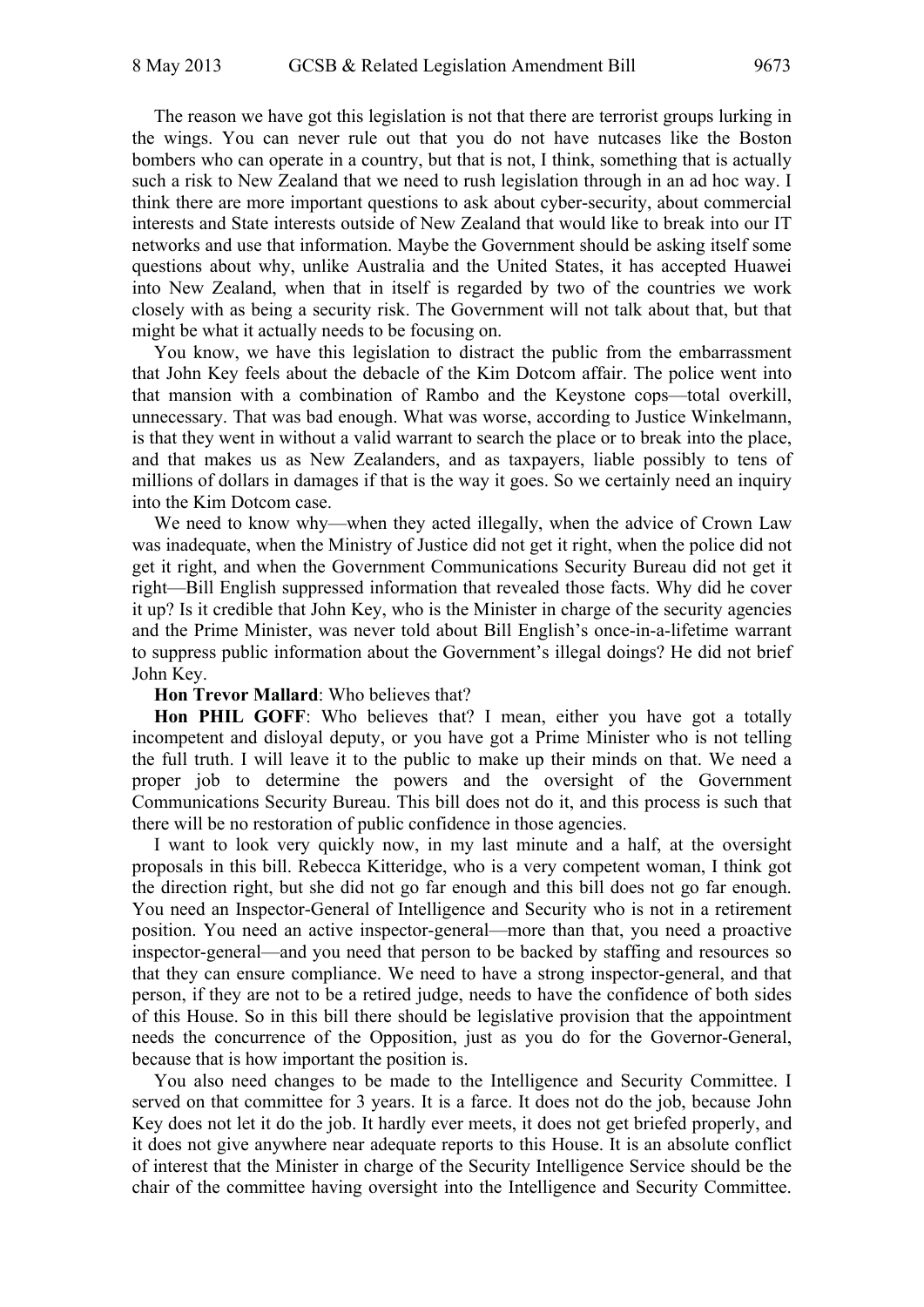He is the person who should be held to account. This bill says: "Oh, put the Deputy Prime Minister in or the Attorney-General." That is not good enough. Maybe we should look at the Regulations Review Committee and, like that committee, have an Opposition member chairing the committee.

**TODD McCLAY (National—Rotorua)**: What an angry speech from an angry man. Mr Goff is a man who comes to this Parliament after continuing to leak to the media suppressed details from a coroner's report, a report that is still subject to a suppressions order, in an absolute disregard for legal process and the laws of this country. Then he has the audacity to come down here to this House and lecture us on what he views as being right and being wrong. You see, the problem that we have here is that Mr Goff has just questioned whether or not the Prime Minister received a briefing. What we have got to do is look at the year before last when he was Leader of the Opposition. Do you remember that he was the man who forgot he received a briefing from the SIS? And then he said he would not meet with the SIS again without somebody else there who was independent, because he forgot. So it is not just that he does not trust all intelligence services in New Zealand; it is that Mr Goff forgets sometimes but he will not own up to that.

This bill, the Government Communications Security Bureau and Related Legislation Amendment Bill, is a responsible piece of legislation on behalf of the Government and for this Parliament. It does a number of things. The first is that it looks at a service—the intelligence community—that has a vital role to play in our national security. Very clearly, the bill is to provide a clear and consistent legal framework for the Government Communications Security Bureau. It will also update the bureau's legal framework in response to a rapidly changing security environment. And the third thing it will do is strengthen the oversight regime that applies to our intelligence agencies—something that everybody in this Parliament must surely want.

One of the challenges we have is that the Government Communications Security Bureau is arguably more important today than it has been for many a time. The reason for this is that cyber-security, and the way that security must be handled on behalf of nations around the world, has changed and continues to change rapidly. We need to continue to be able to have our services tackle a rapidly increasing threat. Very clearly, what will happen is that the Government Communications Security Bureau will continue to have three core functions: information assurance and cyber-security, foreign intelligence, and cooperation and assistance with other entities. This legislation will help Parliament look at that and make sure we are doing this work in the right way, and give the surety that New Zealanders need that the agencies are working in their best interests. I look forward to it passing through this House, and to further discussion. Thank you.

**The ASSISTANT SPEAKER (Lindsay Tisch)**: I understand the next call is a split call.

**Hon TREVOR MALLARD (Labour—Hutt South)**: I think I would start my point by noting the fact that the Government decided to put up Todd McClay on intelligence legislation—a contradiction in terms to start with.

I think most people are aware of the fact—although some of the new members might not be—that I have had a mixed history in this House to do with security legislation. I was arrested in the House opposing the 1977 legislation, and the core reason that I was opposing it, and why many, many New Zealanders marched on this Parliament, was because we did not think the Prime Minister of the day deserved the trust that was being given to him as part of that legislation. I think we have come full circle. I certainly trusted Jim Bolger with the legislation. Jenny Shipley I did not know well enough to know how she acted in this area. Helen Clark and David Lange certainly took this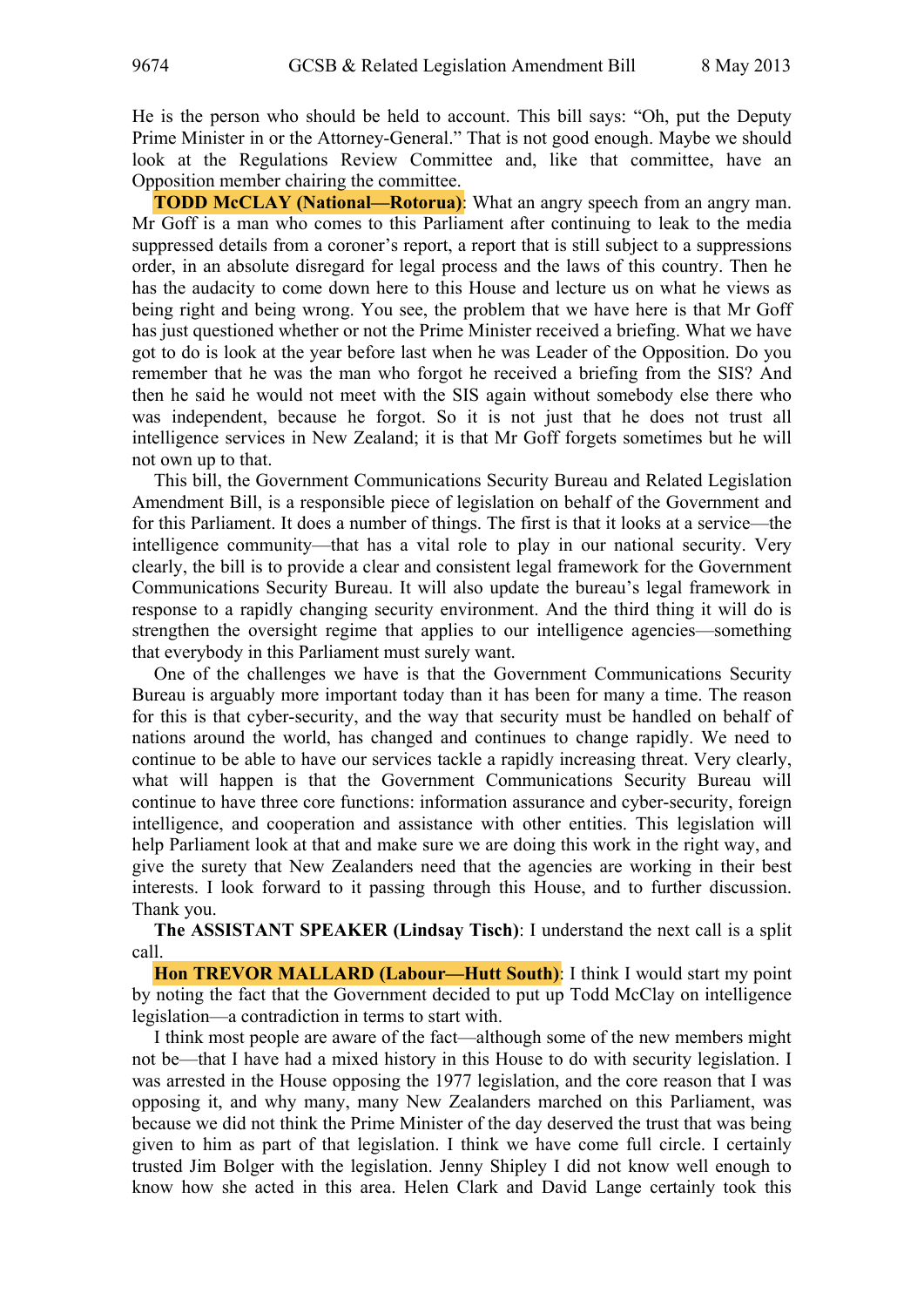legislation very, very seriously across security areas. But times have changed. I have no doubt that we need changes in our security legislation, not only to do with this agency but also to do with the SIS. In fact, I have been part of consultations on changes to the SIS legislation, and it just seems to me unbelievable that the Prime Minister is trying to do a patch job on this bit of the legislation, the Government Communications Security Bureau and Related Legislation Amendment Bill, without having a proper look across all of the agencies as to what needs to happen.

And I will say something else. There are considerable infringements of personal liberties that flow from this legislation—considerable. What this Parliament does when it is doing its work well is it comes together and works out what is fair and what is reasonable. I am just going to say this a little bit carefully to the people who I hope will be supporting a Labour Government later on: we do not always get everyone on board, but I think it is important, in order for legislation to be seen as reasonable, for it to be at least bipartisan. I think that that is a minimum for this sort of legislation, which infringes so badly on the liberties of individuals.

I think something else is important, and that is oversight. I want to say that there are two levels of oversight that I am worried about here. There is the oversight of the legislation—and we will get back to that later on, as to which committee it is going to go to and for what period—but there is also the question of the oversight of the agency itself. I think we should soon be at a point where we can have someone whom we trust to oversee it—someone who cares about the governance, someone who gets regular briefings on matters that are important, and someone who does not appoint his boyhood friend as a director and does not suggest to him that he should apply for the job. We want to have a group in charge of this that is going to haul the director over the coals. It is important, when so many rights are being taken away, that the individuals who are making those decisions are properly accountable, and this legislation does not get anywhere near that at all.

That is why, in my opinion, there needs to be a proper review—a proper inquiry. I would suggest that it would be a good idea to involve people from offshore as well as from New Zealand—Australia has done it twice in recent memory—to have a really good look at our mosaic of security arrangements, because I do agree with the Prime Minister that they are out of date. The legislation is out of date. I think the pattern of arrangements is out of date. The fact that it appears that our information is sent almost automatically to the United States from this organisation is out of date. It has got to change, and this legislation does not do it.

**STEFFAN BROWNING (Green)**: I rise to speak to the Government Communications Security Bureau and Related Legislation Amendment Bill. The question has to be who makes New Zealand spying law, and whom it is for. Clearly, it is for John Key and his mates, but it is also, I suggest, for Echelon, the five-nations, USA-dominated spy agency that has its Government Communications Security Bureau arm run spy domes at Waihopai.

This week there are three different significant spy activities going on in New Zealand. The first is these new spy laws being fast tracked into Parliament instead of first having an independent inquiry into the Government Communications Security Bureau, its illegal spying on us Kiwis, and its functions. The second is the faux damages trial of the three penniless, dome-busting peace activists for \$1.2 million for their costs for popping one of the Waihopai domes while trying to interrupt New Zealand's part in the bloodshed of innocents—Government Communications Security Bureau material again. That really embarrassed New Zealand to its USA, UK, Australian, and Canadian spy mates, so today John Key has got a gift for them: this bill.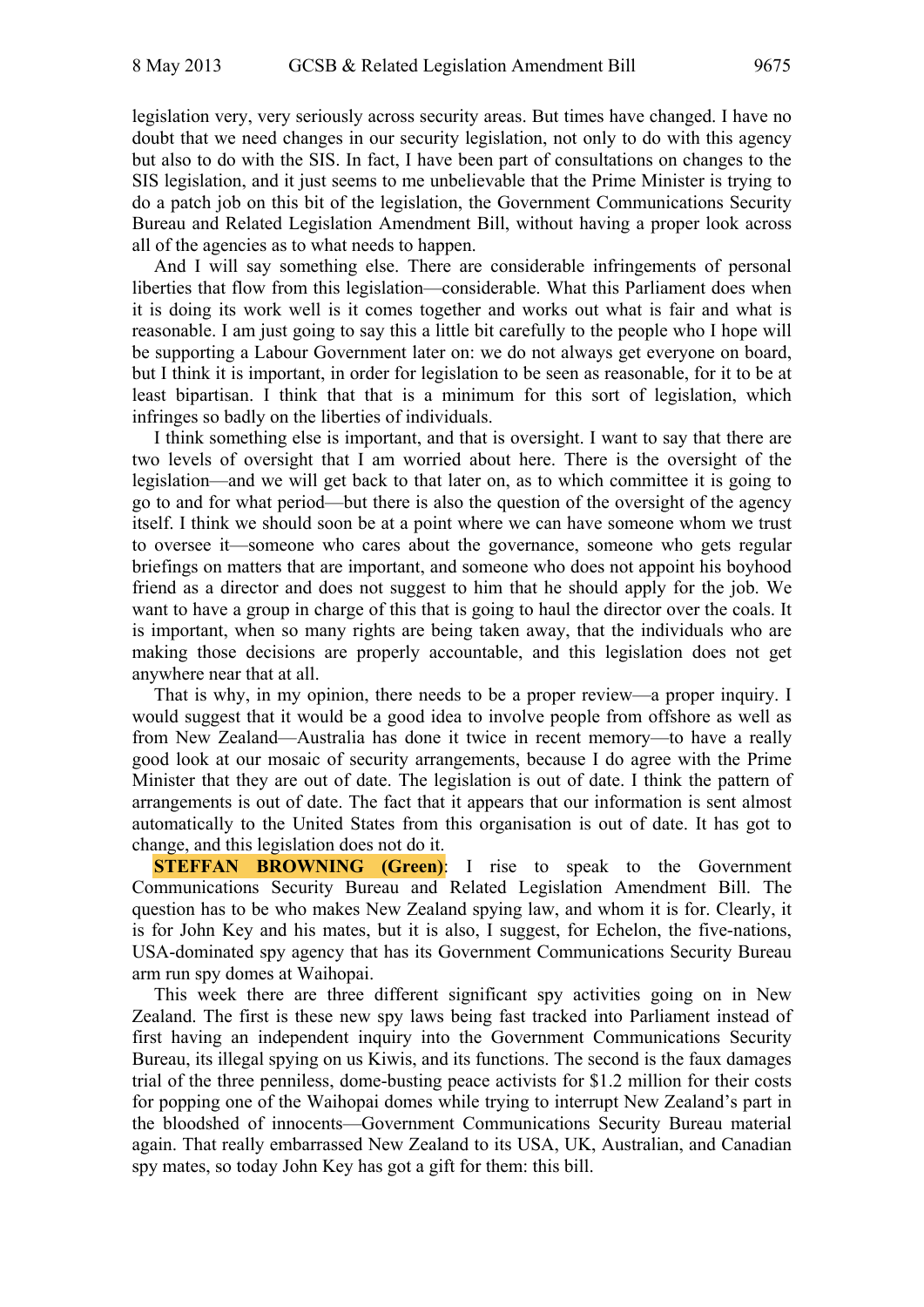The third is very disturbing as well, I think. Today the US Attorney General, Eric Holder, is in Auckland, New Zealand, for the five-nation meeting of Attorneys-General. That is a meeting of the US Attorney General; the Aussie Attorney-General; the New Zealand Attorney-General; the England, Wales, and Northern Ireland Attorney General; and the Canadian Attorney General—the same group from Echelon. Also today they are holding a joint session with the FBI-instigated Strategic Alliance Group, comprising the same five nations' federal policing agencies: the FBI, the Australian Federal Police, the UK's Serious Organised Crime Agency, the New Zealand Police, and the Royal Canadian Mounted Police. So the five Echelon States have their Attorneys-General and policing agencies all here having a chat about, among other things, Kim Dotcom's Megaupload, and who knows what of the other 88 people illegally spied on by the Government Communications Security Bureau, which this bill intends to make legal in the future.

John Key must feel very, very smug at having a new spying law for his mates in town that can allow Echelon to spy on, effectively, anyone and have total access to all telecommunications and internet systems. A big focus will be on the USA-UK corporate masters' income protection, including their Hollywood mates, but it is a huge, huge loss for the civil liberties of Kiwis. New Zealand needs to break away from these alliances, which are set on protecting the USA-UK industrial military complex, and needs to show an independent, peace-loving example predicated on human and civil rights.

So we have John Key and his hand-picked mate, Government Communications Security Bureau Director Ian Fletcher, spying on us New Zealanders.

I will give just a little reminder of where the Government Communications Security Bureau Act came from in 2003, when MPs repeatedly commented that there was nothing to worry about, because the bill expressly stated that New Zealanders could not be spied on. But we know of at least 88 now. In 2003 Tony Ryall said: "people who have quite a bent on conspiracy theories and seem to think that all the Government Communications Security Bureau ever does is listen on New Zealanders' telephone calls, which is, of course, expressly prohibited. The bureau is not allowed to listen in on New Zealanders." Peter Dunne also said he would listen to no concerns when the 2003 bill was passed. He said: "This is a good bill. I do not accept the criticism of those who speak against it, that somehow it means that information about people will be gathered improperly,". Well, Tony Ryall and Peter Dunne showed how clear it was to Parliament when it passed that bill that the bureau was not permitted to spy on New Zealanders. The law and the intent of the law were not confusing; the bureau just did not follow it. There is no justification for the expansion of powers other than that the bureau was breaking the law. It is not needed. The law is adequate. The Greens want an inquiry. We think the bill should be pulled, and we oppose it.

**TIM MACINDOE (National—Hamilton West)**: The Government Communications Security Bureau and Related Legislation Amendment Bill is needed. The law is inadequate, and that is exactly why we are introducing this measure this afternoon. It is naive to suggest that this bill is simply about making life easier for the Prime Minister and his mates, or whatever the exact wording was that the previous speaker, Steffan Browning, used when he was on his feet.

The fact of the matter is that this is an ever-changing world. We know just with cyber-security how rapidly things change, and, as a result, it is important that we have clarity in our legal framework. Yes, there are some extensions in powers here, but that is because they are needed. Most New Zealanders understand why we are doing this and they are supportive of it. I have great pleasure in supporting the first reading of this bill.